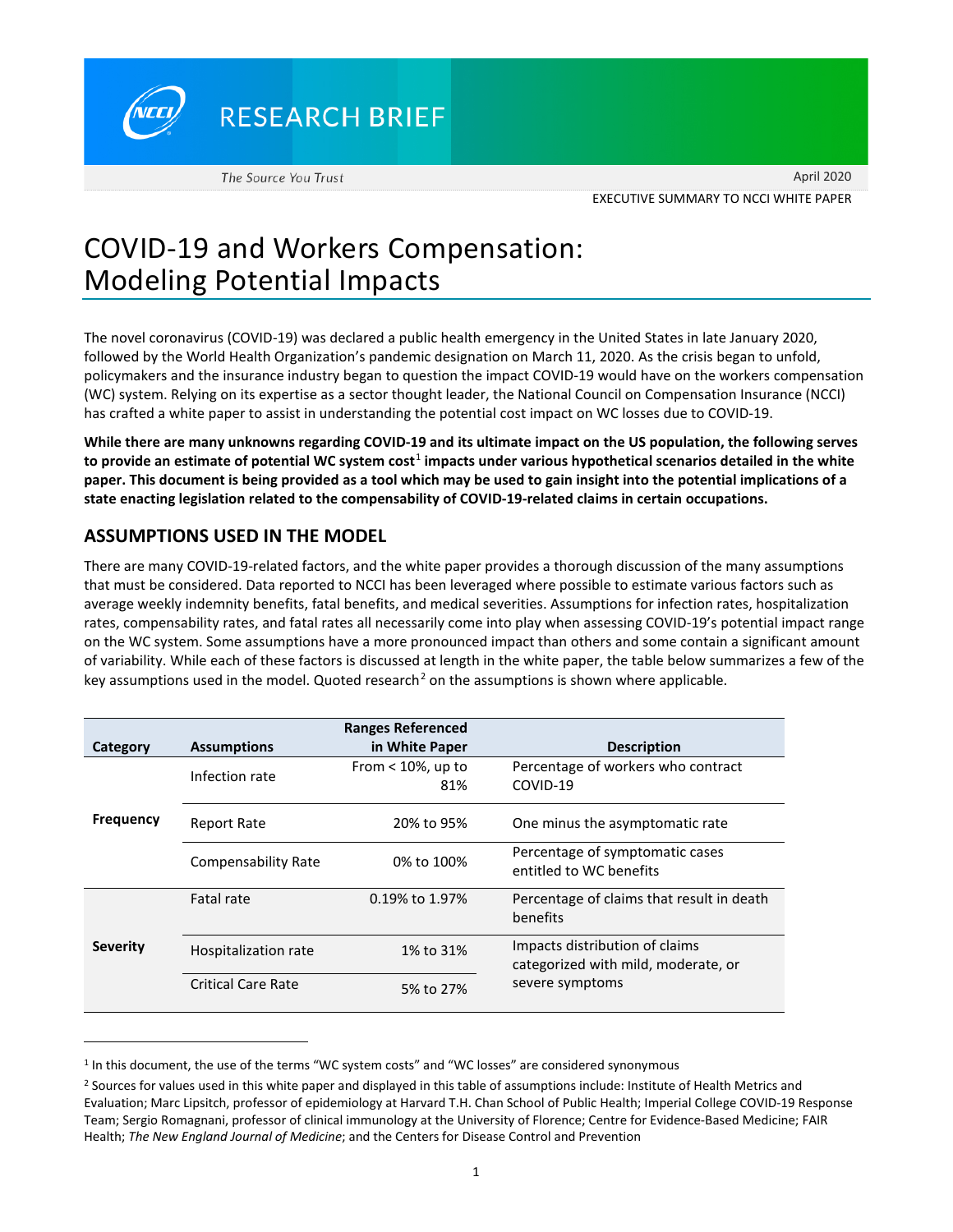### **Potential Impacts of COVID-19**

The following table summarizes a broad range of estimated impacts<sup>[3](#page-1-0)</sup> using the various scenarios displayed in the white paper (Tables 11-13) for all states where NCCI provides ratemaking services<sup>[4](#page-1-1)</sup>:

|                                                    | <b>First Responders and</b> |                           |                     |
|----------------------------------------------------|-----------------------------|---------------------------|---------------------|
|                                                    | <b>First Responders</b>     | <b>Healthcare Workers</b> | <b>All Workers</b>  |
| # of Workers (BLS)                                 | 1,176,110                   | 9,666,420                 | 86,351,950          |
| Potential Range of<br>Impacts on Worker            |                             |                           |                     |
| Segment                                            | $+10\%$ to $+170\%$         | +33% to +550%             | $+8\%$ to $+254\%$  |
| <b>Estimated Annual Losses</b><br>Without COVID-19 | \$1.1B                      | \$3.0B                    | \$32.1B             |
| Potential Range of<br>Impacts From COVID-19        | $+$ \$0.1B to $+$ \$1.9B    | +\$1.0B to +\$16.2B       | +\$2.7B to +\$81.5B |
|                                                    |                             |                           |                     |
|                                                    | Assumptions <sup>5</sup>    |                           |                     |
| Infection Rate                                     | 5% to 50%                   | 5% to 50%                 | 5% to 50%           |
| Compensability Rate                                | 60% to 100%                 | 60% to 100%               | 20% to 60%          |
| <b>Fatal Rate</b>                                  | 0.5%                        | 0.5%                      | 0.5%                |

### **Note: Dollar impacts shown above are provided for illustrative purposes only.** [6,](#page-1-3)[7](#page-1-4)

The analytical approach referenced in this document and employed in the white paper all operate under the same framework, with the white paper providing a larger set of assumptions and state- or occupation-specific data in its tables and appendices. The white paper provides four detailed scenarios to demonstrate how one may use specific assumptions and the appendices to produce an estimate of the impact of COVID-19 on the WC system. Users can apply this framework to develop their own scenarios by selecting from a range of variables—including those based on their individual jurisdiction(s).

The white paper illustrates the impact of COVID-19 on first responders using one potential set of assumptions for all NCCI states combined. In addition, the white paper contains tables that display the impact for each individual jurisdiction under the same set of assumptions. Hence, the first column of impacts shown in the table above is an example of an application of the white paper. That is, the infection and compensability rates were varied, from that contained in Scenario 3 of the white paper, to produce a potential range of impacts on first responders.

<span id="page-1-0"></span><sup>&</sup>lt;sup>3</sup> Displayed values are not shown to full precision.

<span id="page-1-1"></span><sup>4</sup> Includes: AK, AL, AR, AZ, CO, CT, DC, FL, GA, HI, IA, ID, IL, IN, KS, KY, LA, MD, ME, MO, MS, MT, NC, NE, NH, NM, NV, OK, OR, RI, SC, SD, TN, TX, UT, VA, VT, and WV; subsequent references to this group of jurisdictions have been shortened to "NCCI states."

<span id="page-1-2"></span><sup>&</sup>lt;sup>5</sup> The impacts displayed in the Executive Summary are for a narrower set of assumptions than shown in the white paper; this should not be interpreted to suggest that selections of assumptions outside of the above ranges are not appropriate.

<span id="page-1-3"></span> $6$  The dollar impacts are determined by multiplying estimated losses by the percentage impacts displayed. For the specified segment of workers, estimated losses are calculated as the product of US Bureau of Labor Statistics (BLS) annual wages and the weighted average of the latest approved pure premium factors for all states for which NCCI provides ratemaking services. The pure premium factor represents the expected losses as a percentage of payroll in hundreds. Values used to derive the figures shown are included in the white paper's appendices.

<span id="page-1-4"></span><sup>&</sup>lt;sup>7</sup> The use of BLS wages provides an estimate of the impact on all private and public employers regardless of how work-related injury costs are funded (e.g., privately insured, self-insured, policyholder retained portion of deductible policies, or employees exempted from WC requirements).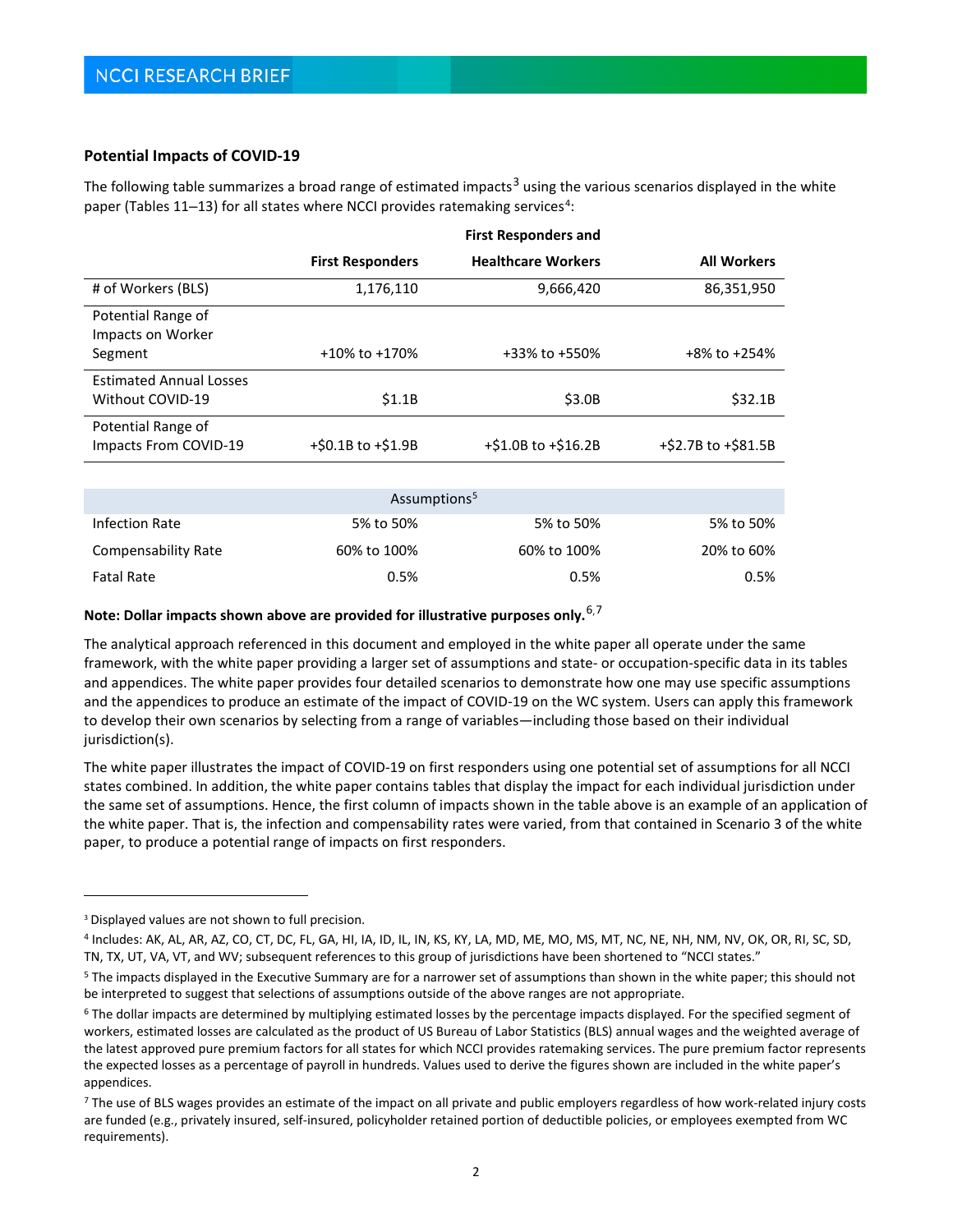Scenario #4 of the white paper provides similar information, but for healthcare workers. Again, an application of the framework in the white paper was used to produce estimates of the potential impacts, utilizing a range of assumptions for infection and compensability rates. The resulting impacts for healthcare workers were combined with the impacts for first responders to produce the second column of data displayed in the table above.

This framework can be further leveraged to develop potential system impacts across a broader set of occupations. In particular, the white paper highlights examples of the impact of COVID-19 across all occupations for individual jurisdictions (Scenario #2) or for all NCCI states combined (Scenario #1). A similar application of the framework for Scenario #1 of the white paper was used to populate the impacts shown in the last column of data in the table above.

An initial look at a broader group of occupations that may be considered essential during the initial wave of infection suggests that between 49 million and 62 million individuals in the workforce (33% to 42%) could potentially qualify as essential workers<sup>[8](#page-2-0)</sup>. To the extent that the essential workers' share of the workforce is comparable to their share of statewide WC losses, the corresponding scenario estimate of WC losses related to COVID-19 for these occupations is between 33% and 42% of the "ALL Workers" estimate for the applicable jurisdiction, as displayed in the white paper.

### **CONCLUSION**

NCCI has provided a framework to estimate the potential magnitude of the impact of COVID-19 on WC losses under various scenarios. The white paper presents a qualitative discussion concerning the challenges in estimating key assumptions and outlines the potential directional impact of variables not contemplated in the model. The framework may also be used to evaluate the potential impact on losses to the system of additional user-defined hypothetical scenarios, as needed. NCCI believes this is a valuable analytical tool that will assist in understanding the potential COVID-19 impact as individual state proposals continue to emerge relating to WC coverage.

<span id="page-2-0"></span><sup>8</sup> Adie Tomer and Joseph Kane. *How to protect essential workers during COVID-19.* Brookings (3/31/2020). www.brookings.edu/research/how-to-protect-essential-workers-during-covid-19/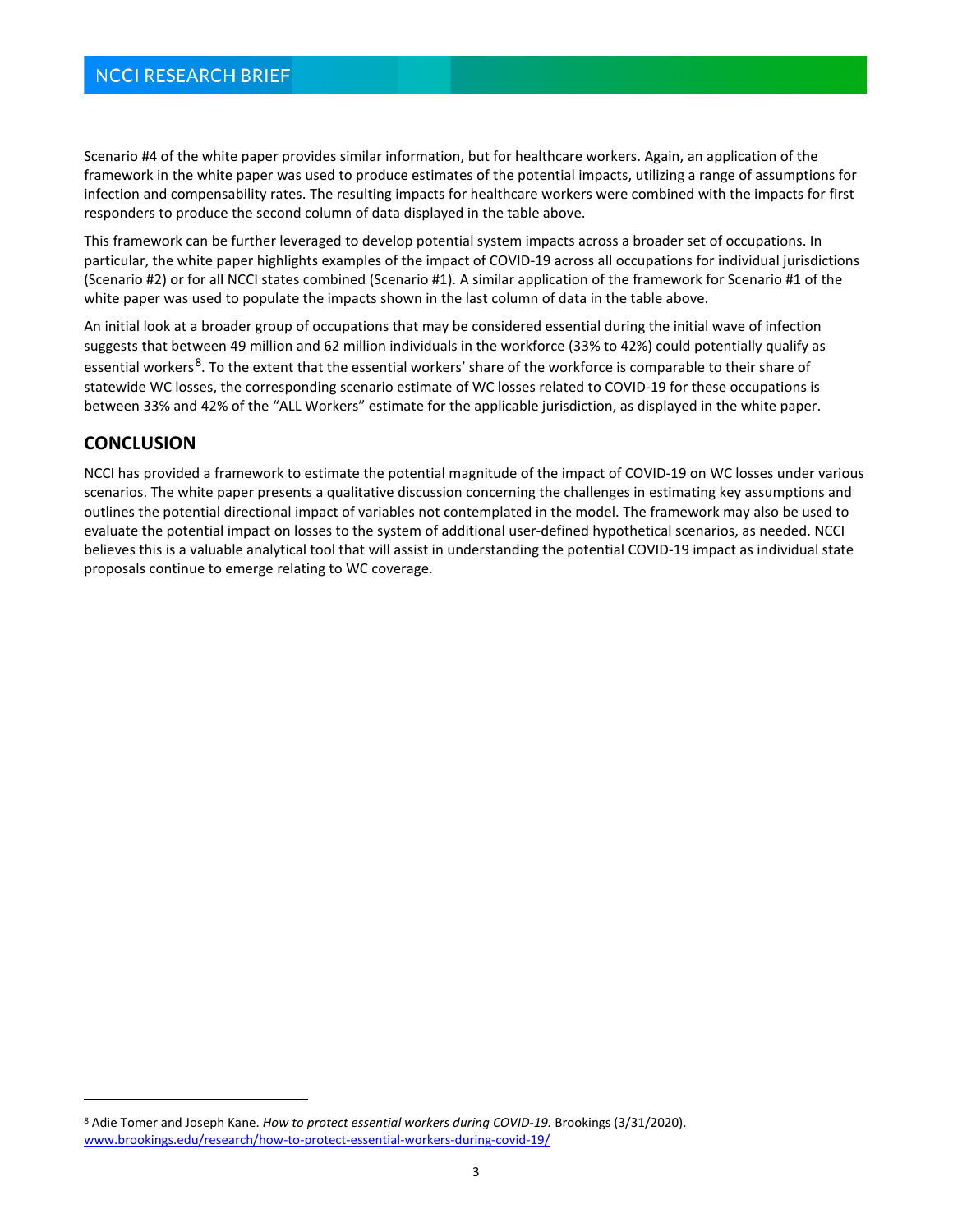**RESEARCH BRIEF** 

April 2020

# COVID‐19 AND WORKERS COMPENSATION: MODELING POTENTIAL IMPACTS

### **Introduction**

During December 2019, a new infectious disease appeared in China and has since spread around the world. In late January 2020, the novel coronavirus (COVID‐19) was declared a public health emergency in the United States and was officially declared a pandemic by the World Health Organization (WHO) on March 11, 2020.

**While there are many unknowns regarding COVID‐19 and its ultimate impact on the US population, the following serves to provide an estimate of potential workers compensation (WC) system impacts under various hypothetical scenarios. In addition, this document may be used as a tool to gain insight into the potential implications of a state enacting legislation related to the compensability of COVID‐19‐related claims in certain occupations.** 

### **Incidence of COVID‐19**

The infection rate of COVID‐19 is widely speculated. Depending on the model used, up to 80% of the US population is expected to ultimately be infected (see Table 1). Estimates may vary drastically due to many levels of uncertainty, including:

- The limited time to collect data,
- Incomplete data due to a lack of testing capacity, and
- A changing environment (e.g., social distancing and isolation).

Additionally, any estimate that narrows the focus to a single jurisdiction or occupation further exacerbates the uncertainty surrounding such a projection.

Because of this and uncertainty related to compensability of COVID‐19‐related claims under WC statutes, NCCI has limited its analysis to quantifying the impact of hypothetical scenarios across a very broad range of assumptions.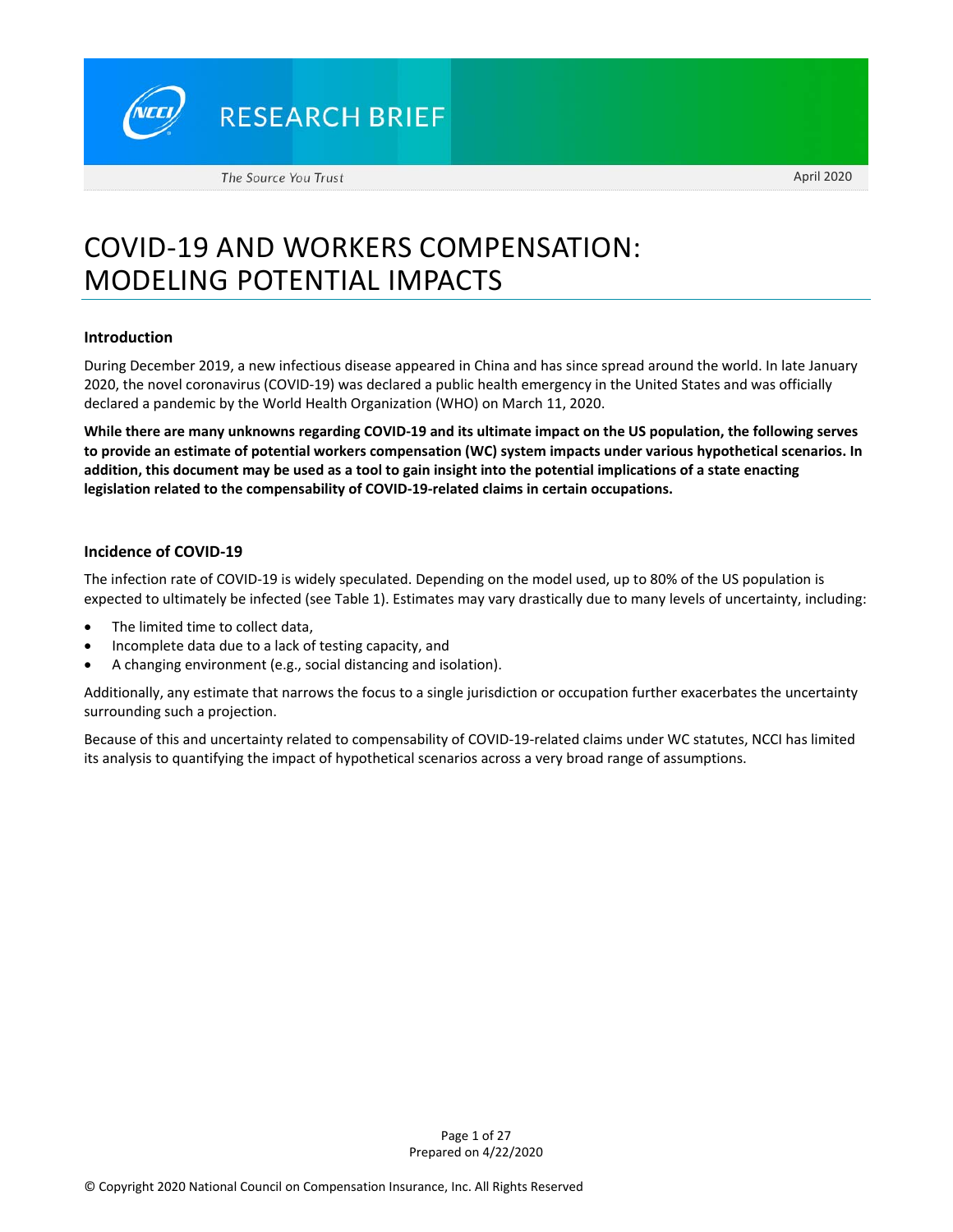| Rate          | Source (Date of Estimate)                                                                                      | Comments                                      |
|---------------|----------------------------------------------------------------------------------------------------------------|-----------------------------------------------|
| Less than 10% | Institute of Health Metrics and Evaluation $(4/8/20)^{1/2}$                                                    | US Rate, assumes strict infection<br>controls |
| $20\% - 60\%$ | Marc Lipsitch, professor of epidemiology at Harvard T.H.<br>Chan School of Public Health (3/4/20) <sup>3</sup> | <b>Global Adult Population Rate</b>           |
| 40% - 80%     | NY Gov. Andrew Cuomo (3/21/20)                                                                                 | New York Rate                                 |
| 56%           | CA Gov. Gavin Newsom (3/18/20)                                                                                 | California Rate                               |
| 81%           | Imperial College COVID-19 Response Team (3/16/20) <sup>4</sup>                                                 | Assumes no infection controls                 |

#### **Table 1: Projected Infection Rates by Source**

After assuming less than 80% of the population will become infected by COVID‐19, it is then important to determine what subset of the infected are asymptomatic (i.e., will not develop symptoms) or experience mild enough symptoms that they are unaware they have the disease. Similar to the infection rate, the percentage of infected people who develop few to no symptoms is unknown. Those that are asymptomatic are much less likely to be tested for COVID‐19 relative to those who show symptoms—resulting in the existence of only limited data for this subset of the infected population. This is especially true when the ability to test for COVID‐19 is currently limited, and random sampling of the population cannot be consistently performed. Although some have cited that 40% to 50% of the ultimate number of infected persons will be asymptomatic or have such mild symptoms that they do not seek out medical services, there is not a clear consensus among studies where total populations have been tested (see Table 2).

### **Table 2: Asymptomatic Rates by Source**

| Rate          | Source (Date of Estimate)                                         | Comments                                                                    |
|---------------|-------------------------------------------------------------------|-----------------------------------------------------------------------------|
| 18%           | Centers for Disease Control and Prevention (3/26/20) <sup>5</sup> | Based on 712 infected persons<br>aboard the Diamond Princess<br>cruise ship |
| $40\% - 50\%$ | Imperial College COVID-19 Response Team (3/16/20) <sup>4</sup>    | Unidentified cases, not just<br>asymptomatic. Based on data from<br>China   |

- $2$  Less than 10% infection rate is not explicitly stated in the projection of bed usage in the United States<sup>1</sup>, but was confirmed via correspondence regarding the underlying assumptions on the first wave of infection of COVID‐19 in the United States
- 3 Jonathan Shaw, "Cooperating to Combat Coronavirus." *Harvard Magazine* (2/23/20), https://harvardmagazine.com/2020/02/fighting‐ sars‐2

<sup>1</sup> Institute for Health Metrics and Evaluation (IHME). *United States COVID‐19 Hospital Needs and Death Projections*. Seattle, United States of America: Institute for Health Metrics and Evaluation (IHME), University of Washington, 2020. (4/11/2020), https://covid19.healthdata.org/united‐states‐of‐america

<sup>4</sup> Neil M. Ferguson, Daniel Laydon, Gemma Nedjati‐Gilani, et al. *Impact of non‐pharmaceutical interventions (NPIs) to reduce COVID‐19 mortality and healthcare demand*. Imperial College London (3/16/2020), https://doi.org/10.25561/77482

<sup>5</sup> Moriarty LF, Plucinski MM, Marston BJ, et al. *Public Health Responses to COVID‐19 Outbreaks on Cruise Ships — Worldwide, February– March 2020*. Morbidity and Mortality Weekly Report 2020 (3/26/20), doi: http://dx.doi.org/10.15585/mmwr.mm6912e3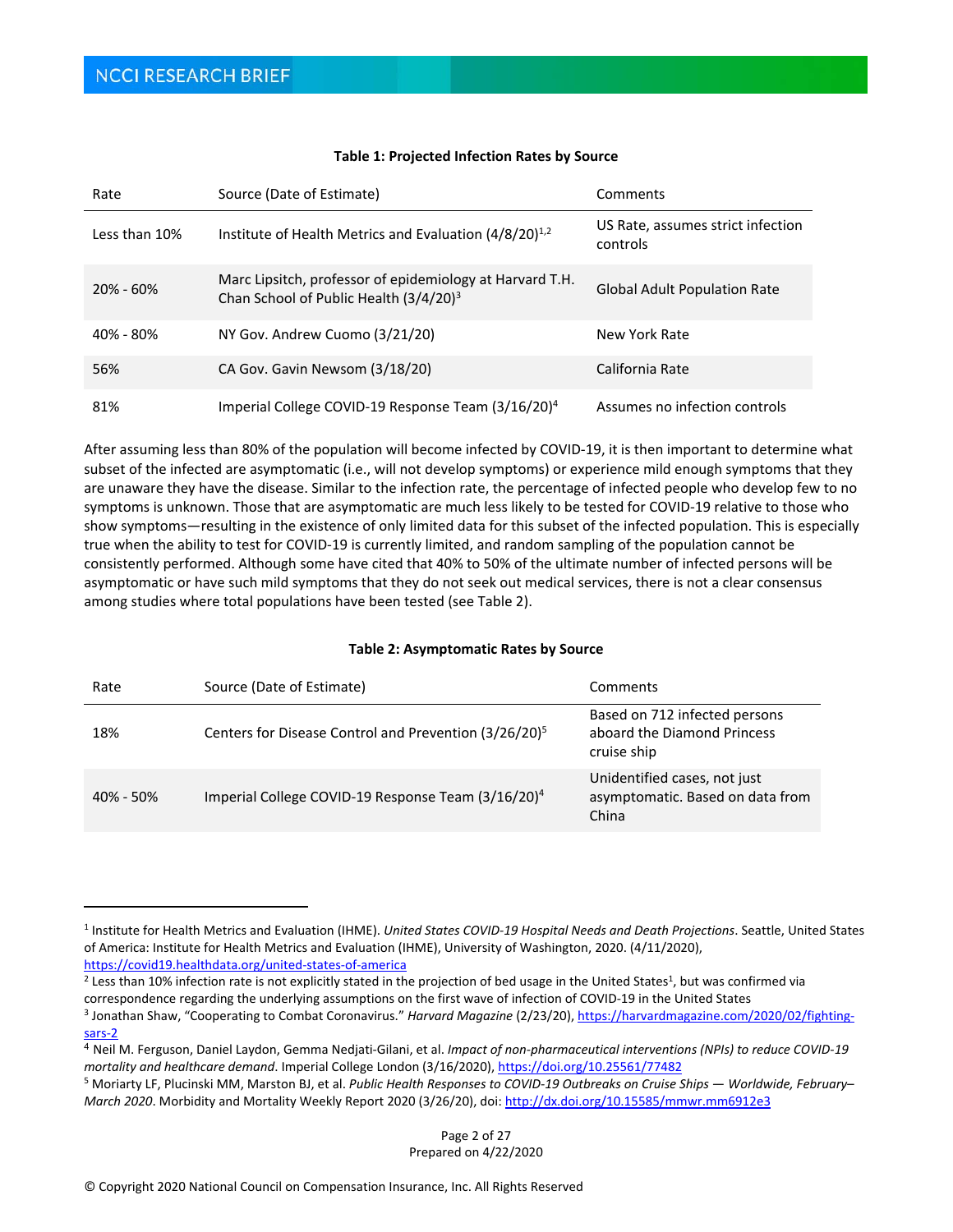### **NCCI RESEARCH BRIEF**

| Rate      | Source (Date of Estimate)                                                                                  | Comments                                        |
|-----------|------------------------------------------------------------------------------------------------------------|-------------------------------------------------|
| 50% - 75% | Sergio Romagnani, professor of clinical immunology at the<br>University of Florence (3/23/20) <sup>6</sup> | 3,000 tested in Vo'Euganeo, Italy               |
| 5% - 80%  | Centre of Evidence-Based Medicine (4/6/20) <sup>7</sup>                                                    | Compilation of 21 distinct sources<br>in review |

**For purposes of our scenario testing, we made a simplified assumption that 50% of the ultimate number of COVID‐19 cases will be asymptomatic or have mild and unnoticed symptoms.8** Applying these rates to the working population, our impact scenarios will focus on 40% (= 50% x 80%) or less of the US working population having notable COVID‐19 symptoms and thereby not being able to work to some extent during their illness. Ultimately, the development of symptoms is expected to be heavily influenced by the age<sup>9</sup> and any associated health conditions<sup>10</sup> of the population. Therefore, caution should be applied when assessing the applicability and reasonability of hypothetical scenarios to specific jurisdictions or occupations.

### **Severity of COVID‐19 Symptoms**

To better determine the estimated average cost of wage replacement and medical services for COVID‐19 claims, we separate the population of cases with notable symptoms into three distinct symptom groups. The determination of expected fatal benefits will be calculated separately (discussed later).

| Symptom Group | Description                                                                   |
|---------------|-------------------------------------------------------------------------------|
| Mild          | Requires some medical treatment but no hospitalization                        |
| Moderate      | Requires a hospital stay without the intensive care unit (ICU) or ventilation |
| Severe        | Requires a hospital stay involving the ICU and/or ventilation                 |

Most sources we initially reviewed have cited an overall average hospitalization rate (percentage of infected that require hospitalization) of between 15% and 20% (see Table 3). This initial rate may be biased high, relative to the total infected population, due to an underreporting of less severe cases. However, this is mitigated to the extent that we are focused on cases with notable symptoms in the above scenario range for frequency (infection rate x report rate) of 40% or less. If a 15% hospitalization rate was used, this would imply that up to 6% (=15% x 40%) of the US working population will be hospitalized in part due to COVID‐19.

<sup>6</sup> Day M. Covid‐19: *identifying and isolating asymptomatic people helped eliminate virus in Italian village. BMJ* 2020 (3/23/20), https://www.bmj.com/content/368/bmj.m1165

<sup>7</sup> Heneghan C, Brassey J, Jefferson T. *COVID‐19: What proportion are asymptomatic,* The Centre for Evidence‐Based Medicine. (4/6/2020), https://www.cebm.net/covid-19/covid-19-what-proportion-are-asymptomatic/

<sup>&</sup>lt;sup>8</sup> This assumption is reflected in the scenario calculations as the Report Rate which equals the complement of those that are symptomatic or have mild and unnoticed symptoms  $(= 1.0 - 50\%)$ 

<sup>9</sup> *Severe Outcomes Among Patients with Coronavirus Disease 2019 (COVID‐19) — United States, February 12–March 16, 2020*. Morbidity and Mortality Weekly Report. (3/26/2020) doi: http://dx.doi.org/10.15585/mmwr.mm6912e2

<sup>10</sup> *Preliminary Estimates of the Prevalence of Selected Underlying Health Conditions Among Patients with Coronavirus Disease 2019 — United States, February 12–March 28, 2020*. Morbidity and Mortality Weekly Report. (4/2/2020) doi: http://dx.doi.org/10.15585/mmwr.mm6913e2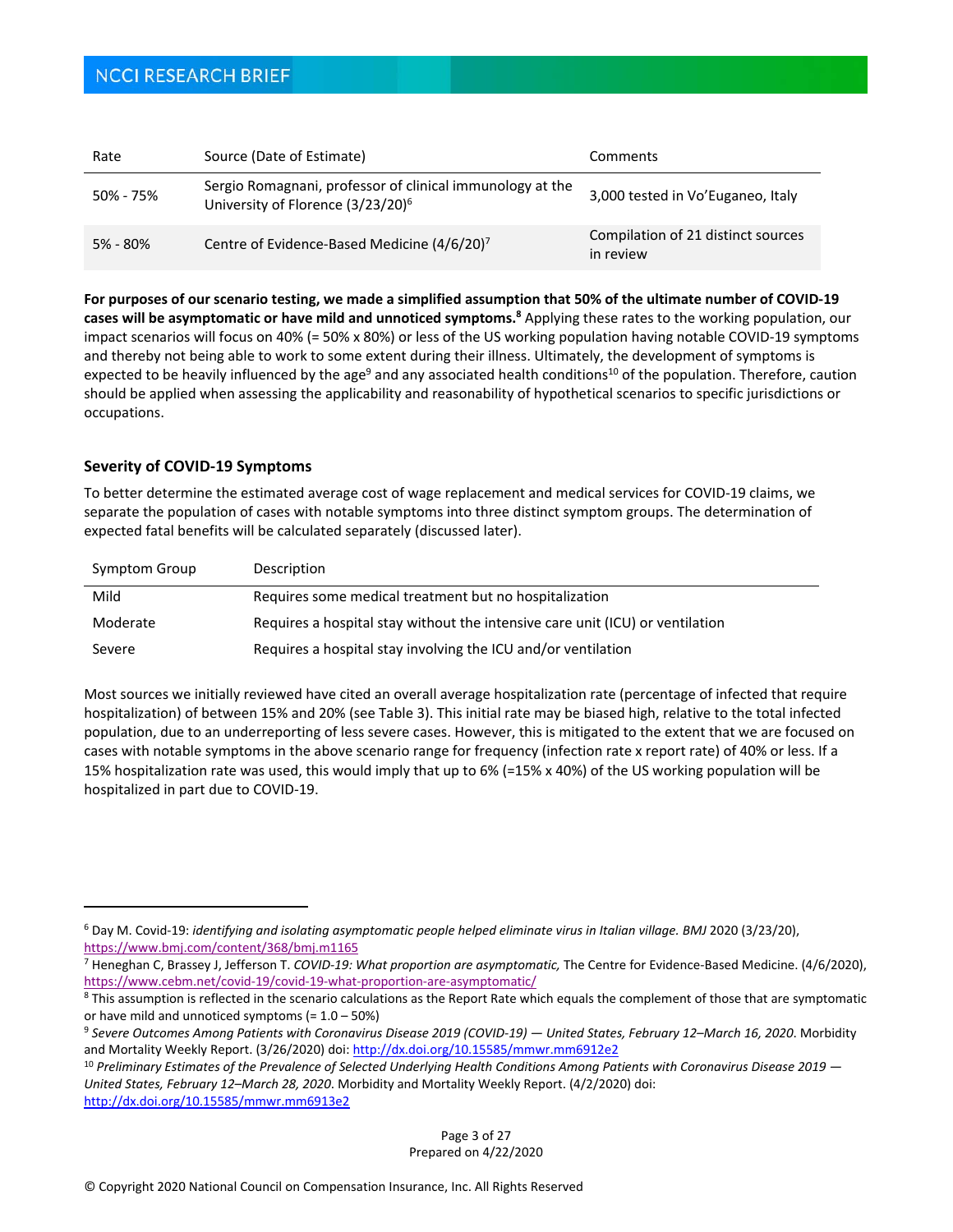| Rate          | Source (Date of Estimate)                                       | Comments                                                                                                                                 |
|---------------|-----------------------------------------------------------------|------------------------------------------------------------------------------------------------------------------------------------------|
| 11% or lower  | Institute of Health Metrics and<br>Evaluation $(4/10/20)^{1/2}$ | Implied hospitalization rate based on a less than 10%<br>infection rate and projected hospital admissions in the<br><b>United States</b> |
| $1\% - 17\%$  | Imperial College COVID-19<br>Response Team $(3/16/20)^4$        | Stratified by age based on data from China. Overall<br>weighted average of 7% expected for US age<br>distribution                        |
| 15% - 20%     | FAIR Health (3/25/20) <sup>11</sup>                             | Based on a review of multiple interviews on COVID-19                                                                                     |
| $21\% - 31\%$ | Centers for Disease Control and<br>Prevention $(3/18/20)^{12}$  | Based on 4,226 cases in the United States                                                                                                |

#### **Table 3: Hospitalization Rates by Source**

It should also be noted that the correlation between the severity of symptoms and age could result in a material difference if applied to a population with a different age distribution. Using hospitalization rates by age from the Centers for Disease Control and Prevention (CDC),<sup>13</sup> weighted together using employee counts by age for 2019 from the US Bureau of Labor Statistics (BLS), we observed only a slight difference in the hospitalization rate (99.6% relativity = adjusted/overall hospitalization rate). However, if the BLS employee counts are further restricted to those 65 years of age or younger, the adjustment begins to show more material differences (84.5% relativity). **In view of differences in age distribution and the lower estimates from more recent studies, we assumed a hospitalization rate of 10% in our scenario testing. It should be noted that this assumption can vary materially when applied to a specific occupation or state due to factors such as different age distributions, prevalence of pre‐existing health conditions, or intensity of exposure to the virus.**

To distinguish infected persons who are hospitalized with and without the need for ICU or ventilation, a critical care rate that represents the percentage of admitted hospital cases which will require the use of ICU or ventilation was selected. Most sources we reviewed imply a range of between 10% and 20% (see Table 4). **For the purposes of scenario testing, we assumed an average 15% critical care rate.** 

### **Table 4: Critical Care Rates by Source**

| Rate         | Source (Date of Estimate)                                         | Comments                                                                                                                    |
|--------------|-------------------------------------------------------------------|-----------------------------------------------------------------------------------------------------------------------------|
| 16%          | The New England Journal of<br>Medicine (2/28/20) <sup>14</sup>    | Early estimate of severe illness in China                                                                                   |
| $5\% - 27\%$ | Imperial College COVID-19 Response<br>Team (3/16/20) <sup>4</sup> | Stratified by age based on data from China. Overall<br>weighted average of 10% expected for US employee<br>age distribution |

<sup>11</sup> *The Projected Economic Impact of the COVID‐19 Pandemic on the US Healthcare System.* A FAIR Health Brief (3/25/2020), https://s3.amazonaws.com/media2.fairhealth.org/brief/asset/COVID‐19%20‐%20The%20Projected%20Economic%20Impact%20of%20the%20COVID‐ 19%20Pandemic%20on%20the%20US%20Healthcare%20System.pdf

Page 4 of 27 Prepared on 4/22/2020

<sup>12</sup> *Severe Outcomes Among Patients with Coronavirus Disease 2019 (COVID‐19) — United States, February 12–March 16, 2020*. Morbidity and mortality Weekly Report (3/18/2020), doi: http://dx.doi.org/10.15585/mmwr.mm6912e2

<sup>13</sup> *Laboratory‐Confirmed COVID‐19‐Associated Hospitalizations Preliminary cumulative rates as of 4/4/2020.* COVID‐NET (4/12/2020), https://gis.cdc.gov/grasp/COVIDNet/COVID19\_3.html

<sup>14</sup> Wei‐jie Guan, Ph.D., Zheng‐yi Ni, M.D., Yu Hu, M.D., et al. "Clinical Characteristics of Coronavirus Disease 2019 in China." *The New England Journal of Medicine* (2/28/2020), doi: https://www.nejm.org/doi/full/10.1056/NEJMoa2002032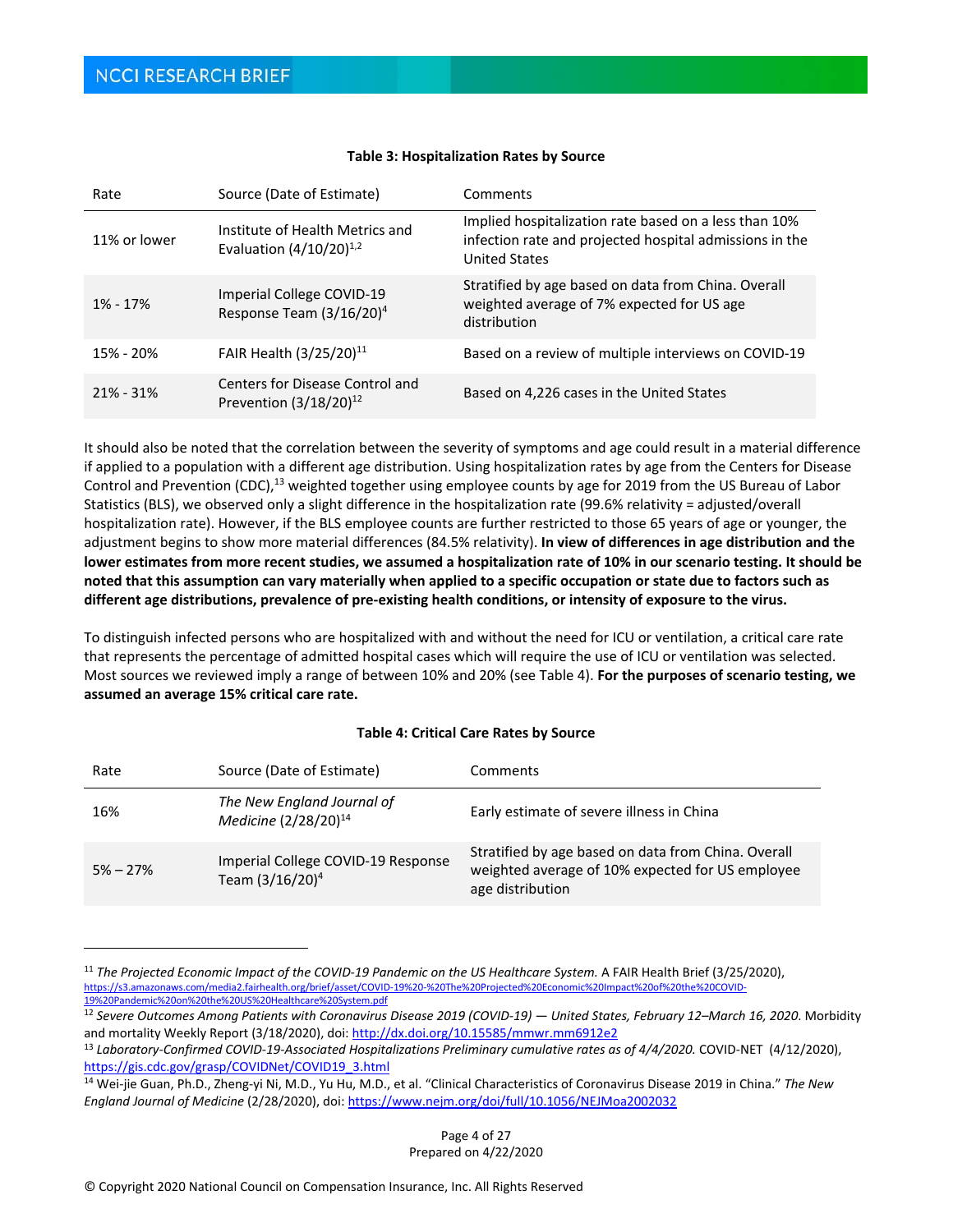## **NCCI RESEARCH BRIEF**

| Rate | Source (Date of Estimate)                                             | Comments                                                                        |
|------|-----------------------------------------------------------------------|---------------------------------------------------------------------------------|
| 20%  | Institute for Health Metrics and<br>Evaluation $(4/10/20)^{1/2}$      | Implied based on projected mean of US new<br>ICU/hospital admission projections |
| 20%  | Centers for Disease Control and<br>Prevention (3/28/20) <sup>15</sup> | Based on 6,354 cases in the United States                                       |

Based on the hospitalization and critical care rates, our scenarios assume the infected population with notable symptoms is comprised as follows:

- 90% (= 1.0 Hospitalization Rate) with mild symptoms,
- 8.5% (= Hospitalization Rate x [1.0 Critical Care Rate]) with moderate symptoms, and
- 1.5% (= Hospitalization Rate x Critical Care Rate) with severe symptoms.

Finally, we must consider any additional fatal benefits associated with cases that end in death. Because the fatal rate associated with COVID‐19 is usually projected as a percentage of infected, we did not attempt to break this out by symptom group (mild, moderate, and severe). Most sources suggest the fatal rate is less than 2% (see Table 5) despite some initially observed, crude fatal rates that were much higher.<sup>16</sup> This difference is likely due to gaps in reported asymptomatic or very mild symptom cases. **For the purposes of scenario testing, we assumed a fatal rate of 0.5%.** 

#### **Table 5: Fatal Rates by Source**

| Rate              | Source (Date of Estimate)                                          | Comments                                                                                                                     |
|-------------------|--------------------------------------------------------------------|------------------------------------------------------------------------------------------------------------------------------|
| 0.34%             | Centers for Disease Control and<br>Prevention $(4/10/20)^{17}$     | Empirical cumulative deaths to confirmed and<br>presumptive positive cases                                                   |
| $0.37\% - 1.97\%$ | Centers for Disease Control and<br>Prevention $(3/18/20)^{12}$     | Weighted age-specific rates using US working<br>population                                                                   |
| $0.19\% - 1.85\%$ | Institute for Health Metrics and<br>Evaluation $(4/10/2020)^{1,2}$ | Implied based on a less than 10% infection rate<br>(upper bound set at 1%) and mean projected deaths<br>in the United States |

### **Average Indemnity Cost per COVID‐19 Claim**

Workers who contract COVID‐19 are not expected to be able to work due to illness, hospitalization, or self‐quarantine, and may be entitled to wage replacement benefits if exposure is determined to be work‐related. The average amount of time away from work (i.e., average duration) will depend on the severity of their symptoms. Average durations were assigned to each of our symptom groups (mild, moderate, and severe). These duration estimates were based on figures reported by the WHO,<sup>16</sup> which states that the median time between the onset of COVID-19 symptoms and clinical recovery is approximately two weeks for mild cases and ranges from three to six weeks for severe and critical cases. Accordingly, we have assigned

Page 5 of 27 Prepared on 4/22/2020

<sup>15</sup> *Preliminary Estimates of the Prevalence of Selected Underlying Health Conditions Among Patients with Coronavirus Disease 2019 — United States, February 12–March 28, 2020*. Morbidity and Mortality Weekly Report. (4/8/2020) doi: http://dx.doi.org/10.15585/mmwr.mm6913e2

<sup>16</sup> WHO‐China Joint Mission, *Report of the WHO‐China Joint Mission on Coronavirus Disease 2019 (COVID‐19),* (2/28/20), https://www.who.int/publications‐detail/report‐of‐the‐who‐china‐joint‐mission‐on‐coronavirus‐disease‐2019‐(covid‐19) <sup>17</sup> *COVID‐19: U.S. At A Glance*. CDC Coronavirus 2019 (COVID‐19) Cases & Surveillance (4/11/2020),

https://www.cdc.gov/coronavirus/2019‐ncov/cases‐updates/cases‐in‐us.html#weekly‐surveillance‐report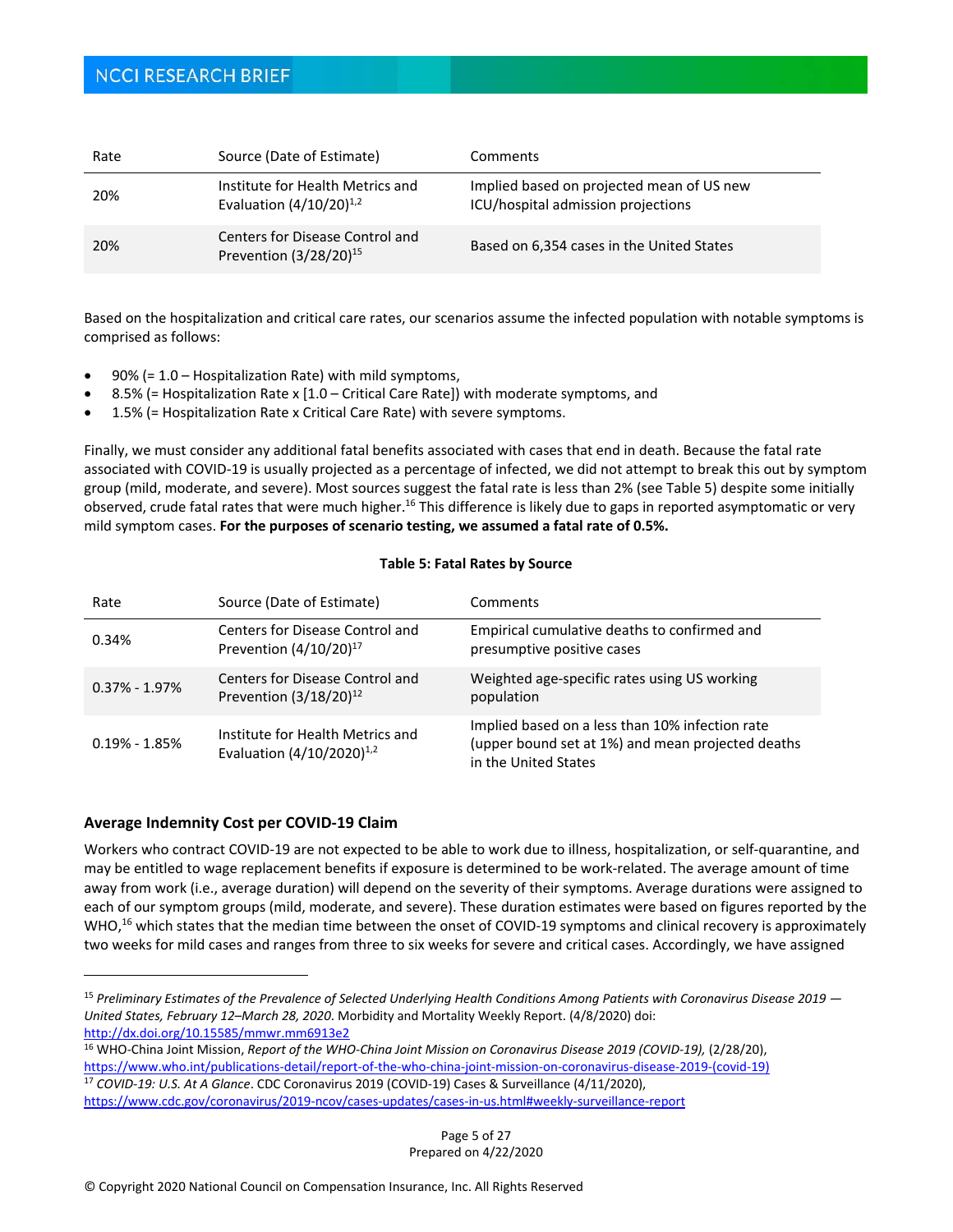### **NCCI RESEARCH BRIEF**

average durations of two, three, and six weeks for the mild, moderate, and severe symptom groups, respectively. It is important to recognize that the figures reported by the WHO are median durations. To the extent that the mean (average) and median estimates materially differ, which may be more likely for the severe cohort, the resulting scenario impacts would be affected.

It should also be noted that these selections assume that the infected employee is released to work upon reaching clinical recovery. This assumption was made as the criteria that define clinical recovery overlap with the CDC's criteria for discontinuing isolation.18 While the parallels between the WHO definition of clinical recovery and the CDC isolation guidelines support this assumption, it may understate the actual duration in instances where patients are instructed to self‐ isolate further after clinical recovery. In addition, certain jobs may lend themselves to a quicker return to work than others (e.g., occupations that allow telecommuting), thereby creating additional differences in the cost of claims across occupations.

For each NCCI state and duration, the expected temporary total disability benefit was estimated to account for each state's unique benefit structure<sup>19</sup> (see Appendix 1 for state-specific information). The expected benefit payments by state were then weighted by reported manual premiums<sup>20</sup> and trended to Accident Year 2020 (7/1/2020) to determine an overall estimate (see Table 6). Note that the effect of waiting and retroactive periods results in notably different rates of change between the displayed average durations and wage replacement benefits for the listed cohorts (e.g., moving from two to three weeks more than doubles the average wage replacement benefit).

| Case     | Average<br>Duration | <b>Estimated Average Wage</b><br><b>Replacement Benefit</b> |
|----------|---------------------|-------------------------------------------------------------|
| Mild     | 2 weeks             | \$688                                                       |
| Moderate | 3 weeks             | \$1,403                                                     |
| Severe   | 6 weeks             | \$3,146                                                     |

### **Table 6: Wage Replacement Benefits per Case**

In severe cases, COVID‐19 may result in permanent impairment (e.g., damage to the lungs, heart, or brain) which may bar workers from returning to their original occupation, particularly in physically demanding jobs. **In these instances, permanent partial or permanent total benefits may apply, but the potential frequency of these scenarios is currently unknown. In addition, the development of a mental illness, either as a direct result of recovering from COVID‐19 or solely from exposure to traumatic situations (e.g., healthcare worker or first responder being diagnosed with post‐traumatic stress disorder), may lead to an incapacity to work and thereby potentially additional WC benefit costs. Further, any potential liability that may surface related to coverage contained in Part Two‐Employers Liability Insurance of the standard WC policy is unknown. Our scenario testing does NOT consider these benefits/costs when estimating the impact to expected losses.** 

In addition to wage replacement benefits, some workers may ultimately pass away from COVID‐19. To determine the severity of related fatal benefits per claim, we reviewed each state's published ultimate indemnity severity<sup>21</sup> for fatal claims

Page 6 of 27 Prepared on 4/22/2020

<sup>18</sup> *Discontinuation of Isolation for Persons with COVID‐19 Not in Healthcare Settings (Interim Guidance),* CDC Coronavirus Disease 2019 (COVID‐19) (4/10/2020), https://www.cdc.gov/coronavirus/2019‐ncov/hcp/disposition‐in‐home‐patients.html

<sup>&</sup>lt;sup>19</sup> Differences in benefit structures by state include, but are not limited to, waiting periods, retroactive periods, compensation rates, and average weekly injured worker's wages

<sup>&</sup>lt;sup>20</sup> NCCI Unit Statistical Plan data reported for Policy Year 2017

<sup>21</sup> Exhibit 11 of NCCI's *Annual Statistical Bulletin*, 2019 Edition, https://www.ncci.com/ASB#/Year/2019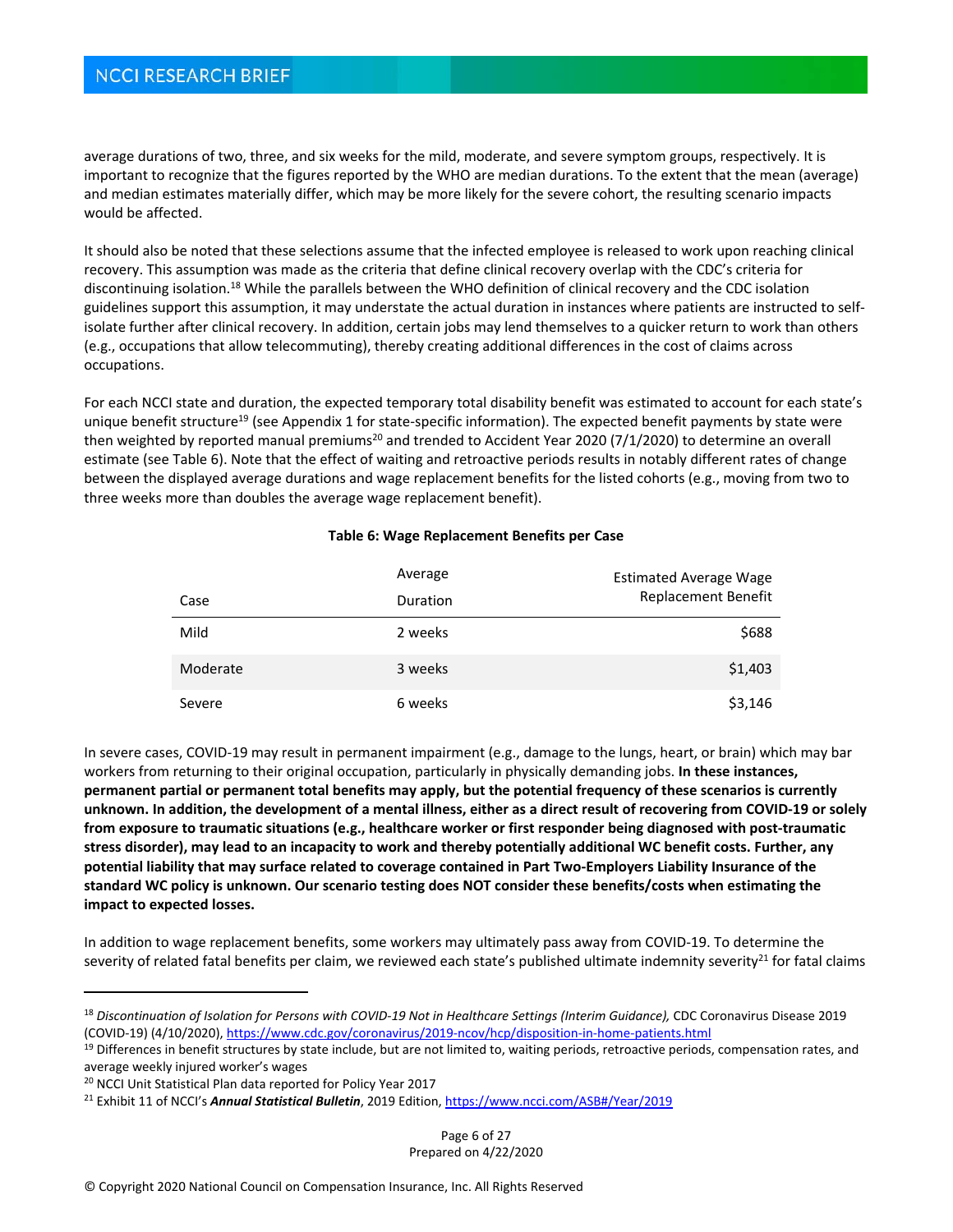and trended these values forward so that they are applicable to claims occurring in Accident Year 2020 (see Appendix 1 for state-specific information). The trended amounts were then weighted by each state's reported manual premium,<sup>22</sup> which produced an overall estimated average indemnity benefit amount of \$344,557 per fatal claim.

It should be noted that claims underlying NCCI's *Annual Statistical Bulletin (ASB)* may have different characteristics than COVID-19 claims.<sup>23</sup> To the extent that this is true, our estimate could vary. For the purposes of scenario testing, we assumed a benefit amount of \$341,411 (= \$344,557 ‐ \$3,146) was paid in addition to any previously estimated wage replacement benefits for claims that ultimately result in death. Hence, this value assumes all fatal claims are the result of cases with severe symptoms, though this assumption was not material to the analysis.

### **Average Medical Cost per COVID‐19 Claim**

The level of medical care and associated costs with treating COVID‐19 varies depending on the severity of symptoms. Information from the NCCI Medical Data Call (MDC) $^{24}$  was used to produce cost estimates for medical services to approximate those costs that may result from treating COVID-19 cases. The following International Classification of Disease Codes were used to identify respiratory distress claims in the MDC:

- J00‐J06: Acute upper respiratory infections
- J09‐J18: Influenza and pneumonia
- J20-J22: Other acute lower respiratory infections

The applicable respiratory distress claims were then categorized as either with or without hospitalization. Due to the limited number of identified respiratory distress claims requiring hospitalization,<sup>25</sup> we did not attempt to develop distinct estimates for the moderate and severe claim symptom groups. The average total medical payment plus case reserve<sup>26</sup> for each scenario was trended forward to 2020 using the Chain‐Weighted Personal Healthcare Index from the BLS to derive the final medical severity estimates. Based on these calculations, we derived the following severity estimates:

### **Table 7: MDC Medical Severity Estimate by Case**

| Case              | Level of Medical Care                                                      | <b>Estimated Average</b><br><b>Medical Benefit Cost</b> |
|-------------------|----------------------------------------------------------------------------|---------------------------------------------------------|
| Mild              | Medical treatment for respiratory distress, no<br>hospitalization required | \$1,000                                                 |
| Moderate – Severe | Hospital stay for respiratory distress                                     | \$25,500                                                |

Because of the limited number of claims underlying the "moderate – severe" medical severity estimate, an alternative calculation was used for comparison based on the average inpatient cost per diem for ALL hospitalized claims from the MDC for Service Year 2018. The average inpatient cost per diem was trended to 2020 and the following assumptions were made by case.

<sup>&</sup>lt;sup>22</sup> NCCI Unit Statistical Plan data reported for Policy Year 2017

<sup>&</sup>lt;sup>23</sup> For example, a different distribution of dependents or duration of temporary total wage replacement benefits

<sup>24</sup> Medical Data Call, all NCCI states, services provided between Calendar Years 2014 and 2018 (i.e., Service Years 2014‐2018)

<sup>&</sup>lt;sup>25</sup> Less than 25 respiratory distress claims with associated hospital inpatient costs were reported on the Medical Data Call for Service Years 2014‐2018

<sup>&</sup>lt;sup>26</sup> Based on Unit Statistical Plan data for respiratory claims identified in the MDC, to reflect both paid and case reserve amounts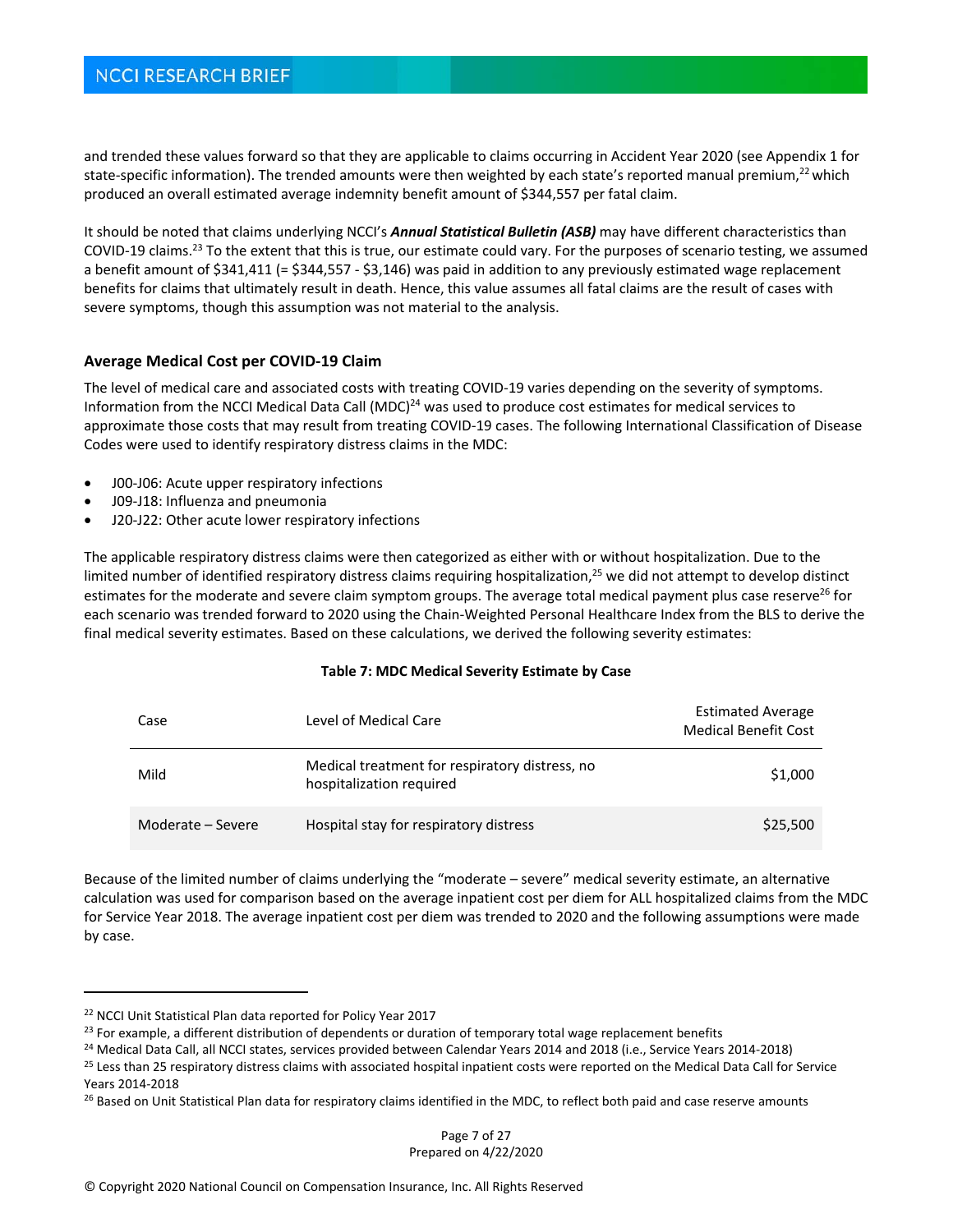For moderate cases:

- Assume a three‐day hospital stay to approximate inpatient costs
- Use the average outpatient emergency room visit cost from the MDC for Service Year 2018, trended to 2020, as a proxy for the nonfacility and outpatient medical costs

For severe cases:

- Assume a seven‐day hospital stay to approximate inpatient costs
- Use a multiplicative factor (1.45) to determine total severity from inpatient costs

The 1.45 factor was based on the percentage of inpatient costs-to-total costs for the hospitalized respiratory distress claims previously identified. The derived alternative set of severity estimates for moderate and severe claims is shown in Table 8.

| Case                            | Level of Medical Care                          | <b>Estimated Average</b><br><b>Medical Benefit Cost</b> |
|---------------------------------|------------------------------------------------|---------------------------------------------------------|
| Moderate                        | 3-day hospital stay with no ICU or ventilation | \$19,000                                                |
| Severe                          | 7-day hospital stay with ICU or ventilation    | \$59,000                                                |
| Moderate – Severe <sup>27</sup> | Hospital stay for respiratory distress         | \$25,000                                                |

### **Table 8: Alternative MDC Medical Severity Estimate by Case**

It is important to note that actual COVID-19 medical reimbursements may vary from historical average payments for similar services due to the Coronavirus Aid, Relief, and Economic Security Act (CARES Act), which has multiple provisions that differ from the standard Medicare reimbursement rules. In particular, the CARES Act, if applied to WC reimbursement rates, would be expected to increase payments for inpatient facility costs related to COVID‐19 by 20%. For this reason, we increased the moderate‐to‐severe severity estimates by 14% (shown below) based on the share of inpatient costs. Additionally, the severity estimates may vary to the extent that COVID‐19 claims result in a different intensity or mix of services, compared with those assumed in these estimates, due to factors such as age, gender, or experimental therapies.

To further validate the reasonableness of the above estimates, we also reviewed those used by FAIR Health,<sup>11</sup> which estimated that the average allowed reimbursement amount for commercially-insured patients requiring an inpatient stay was between \$21,936 and \$38,775. **For purposes of scenario testing, we used the MDC estimates (Table 7) and multiplied the moderate‐to‐severe cases by 1.14, recognizing the CARES Act (mild severity of \$1,000, moderate‐to‐severe severity of \$29,000).**

 $27$  Based on the weighted average of the moderate and severe estimates using the critical care rate assumption of 15%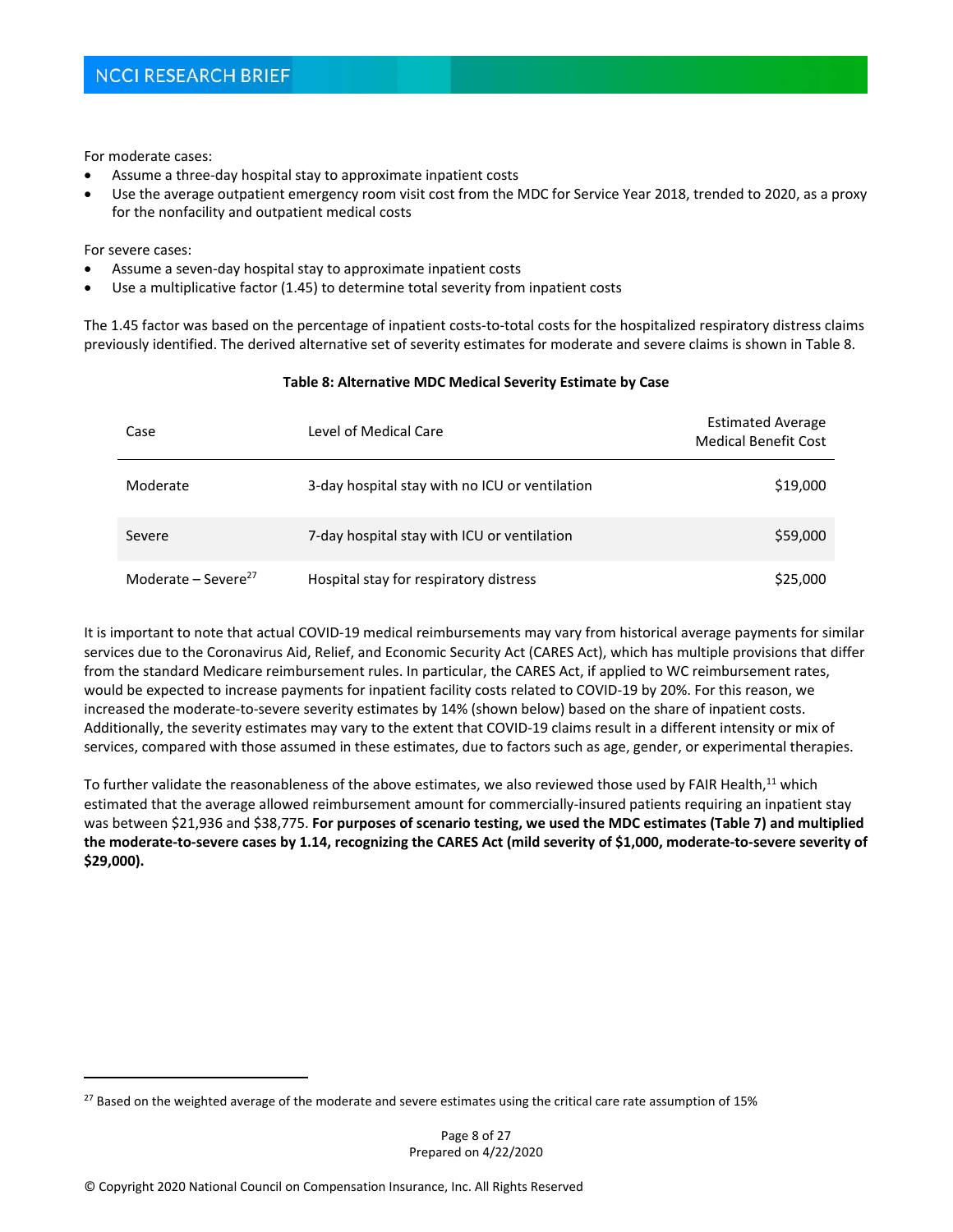### **Impact to Expected Losses by Scenario**

Please note the following when reviewing potential impacts to WC losses for the below specified scenarios:

- Impacts assume **all cases with medical services would result in a compensable WC claim.** The actual percentage of COVID‐19 cases that may ultimately be deemed compensable is unknown but is expected to be less than 100%. This parameter is expected to be modified by the user based on their expectations of compensability. **Table 9 highlights the sensitivity of this selection to the resulting scenario impacts.**
- Impacts assume **all cases with mild symptoms receive some medical services.** To the extent that cases with no medical services are found compensable, the illustrated scenario impact may be understated because the report rate assumes these are currently not compensable.
- Impacts assume **no expected losses for permanent partial disability, permanent total disability, or associated mental illnesses.** To the extent that these materially occur, the illustrated scenario impacts may be understated.

**The following example calculation, Scenario #1, utilizes a randomly selected infection rate (10%) from the assumed range (less than 80%). A specific infection rate was used to better illustrate the calculation and does not imply that it is more accurate than others in the range.** Note that Tables 9 and 10 highlight how the scenario impacts may vary using alternative selections for the infection rate.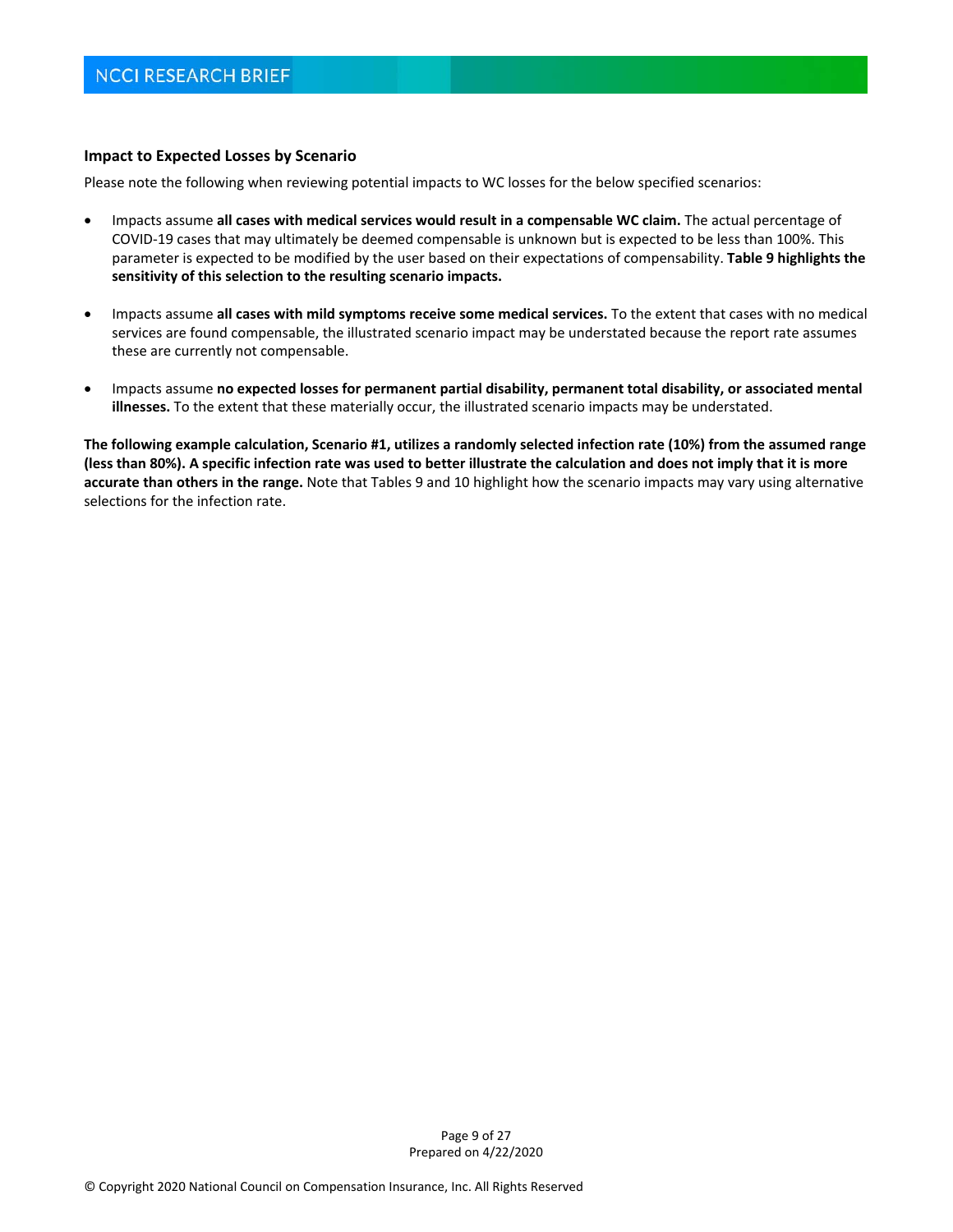## **Hypothetical Scenario #1—Impact to Expected Losses**

|     |                                     | Scenario   |
|-----|-------------------------------------|------------|
|     | Row Description                     | Assumption |
| (1) | <b>Infection Rate</b>               | 10%        |
| (2) | <b>Report Rate</b>                  | 50%        |
| (3) | <b>Hospitalization Rate</b>         | 10%        |
| (4) | <b>Critical Care Rate</b>           | 15%        |
| (5) | <b>Fatal Rate</b>                   | 0.5%       |
|     | (6) Average Fatal Indemnity Benefit | \$341,411  |
|     | (7) Average Salary <sup>1</sup>     | \$50,258   |
| (8) | Pure Premium Factor <sup>2</sup>    | 0.74       |

|                                                 | Symptom Type                         |                                                 |                                         |                   |  |  |
|-------------------------------------------------|--------------------------------------|-------------------------------------------------|-----------------------------------------|-------------------|--|--|
| Row Description                                 | Mild                                 | Moderate                                        | Severe                                  | Overall $3$       |  |  |
| (9) COVID-19 Claim Frequency                    | 4.5%                                 | 0.425%                                          | 0.075%                                  | 5%                |  |  |
|                                                 | $=(1) \times (2) \times [1.0 - (3)]$ | $=(1) \times (2) \times (3) \times [1.0 - (4)]$ | $=(1) \times (2) \times (3) \times (4)$ | $=(1) \times (2)$ |  |  |
| (10) Compensability Rate                        | 100%                                 | 100%                                            | 100%                                    | 100%              |  |  |
| (11) Wage Replacement Severity                  | \$688                                | \$1,403                                         | \$3,146                                 | \$786             |  |  |
| (12) Medical Severity                           | \$1,000                              | \$29,000                                        | \$29,000                                | \$3,800           |  |  |
| (13) Nonfatal Total Severity<br>$= (11) + (12)$ | \$1,688                              | \$30,403                                        | \$32,146                                | \$4,586           |  |  |
| Row Description                                 | Estimate                             |                                                 |                                         |                   |  |  |
| (14) Sample Workforce Population <sup>4</sup>   | 100,000                              |                                                 |                                         |                   |  |  |
| (15) Expected Payroll                           | \$5,026M                             | $=(14) \times (7)$                              |                                         |                   |  |  |
| (16) COVID-19 Total Severity                    | \$6,293                              | $=(13)$ Overall + (6) x (5)                     |                                         |                   |  |  |
| (17) COVID-19 Expected Losses                   | \$31.5M                              | $=(14)$ x (9) Overall x (10) x (16)             |                                         |                   |  |  |
| (18) Current Expected Losses                    | \$37.2M                              | $=(15)/100 \times (8)$                          |                                         |                   |  |  |
| (19) Scenario Expected Losses                   | \$68.7M                              | $=(17)+(18)$                                    |                                         |                   |  |  |
| (20) Scenario Impact                            | 85%                                  | $=(19)/(18)-1.0$                                |                                         |                   |  |  |

*Displayed values not shown to full precision*

 $^1$ Annual mean wage through May 2019 from the US Bureau of Labor Statistics for all occupations in NCCI states

 $^{2}$ Weighted average of the underlying pure premium factor in each approved loss cost/rate across NCCI states

 $3$ Overall (10) – (13) derived as the weighted average of the Mild/Moderate/Severe symptom values

 $^4$ This has no effect on the calculation of the impact (%); it is used only to provide dollar amounts for rows (15), (17) – (19)

Page 10 of 27 Prepared on 4/22/2020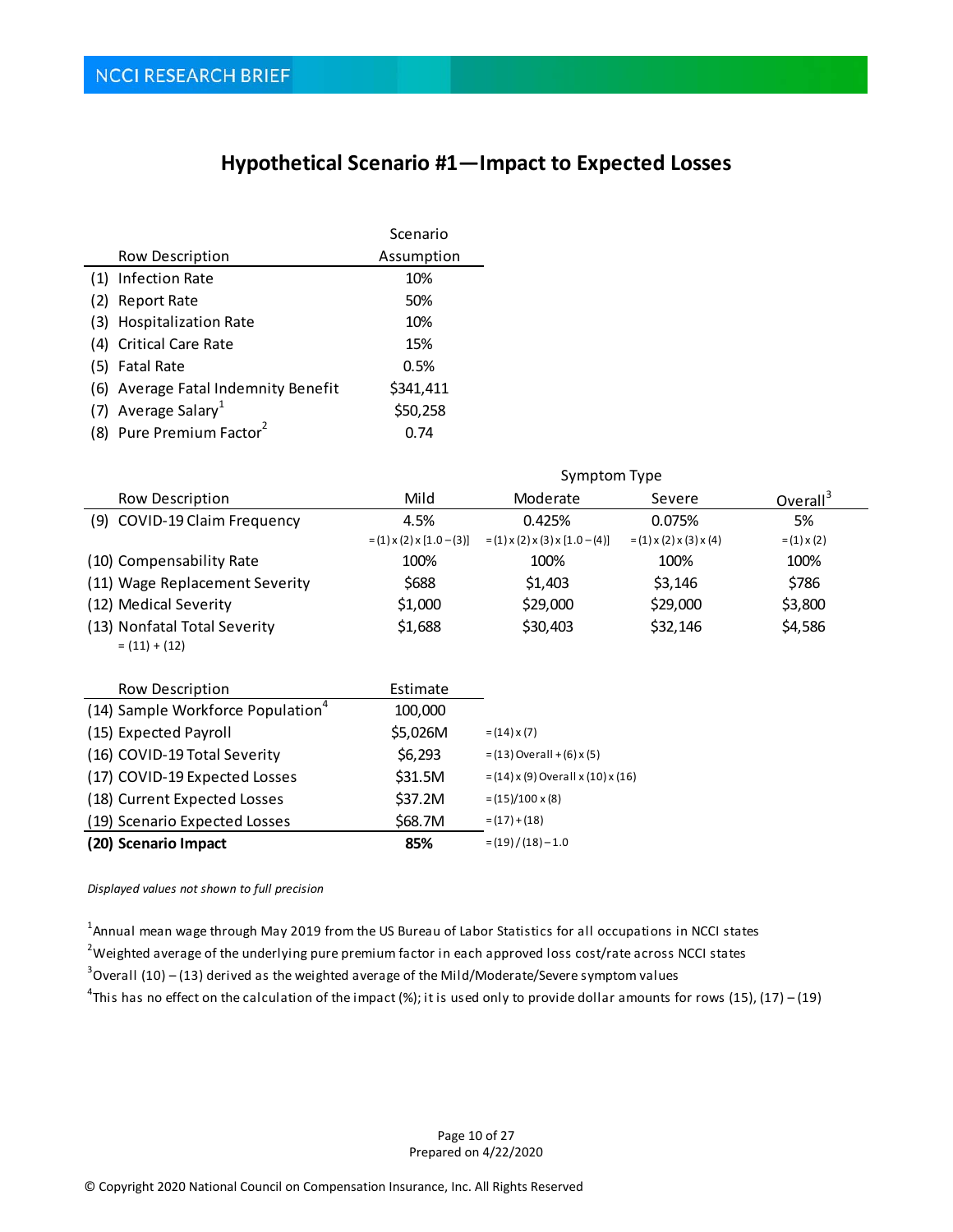As noted in Row (10) of the Scenario #1 calculation, all reported cases were assumed to be compensable under the WC system. This serves as a placeholder estimate because the actual percentage is unknown. The selection of this percentage for a specific jurisdiction or occupation should take into consideration the expected likelihood of compensability under the WC system.

To provide a more complete picture, the assumptions under **Scenario #1** will remain fixed, except that both the infection rate and compensability rate are varied. Doing this results in the following impacts to expected losses:

|                | Impact to              | <b>Compensability Rate</b> |      |      |      |      |  |
|----------------|------------------------|----------------------------|------|------|------|------|--|
|                | <b>Expected Losses</b> | 20%                        | 40%  | 60%  | 80%  | 100% |  |
|                | 1%                     | 2%                         | 3%   | 5%   | 7%   | 8%   |  |
|                | 2%                     | 3%                         | 7%   | 10%  | 14%  | 17%  |  |
|                | 3%                     | 5%                         | 10%  | 15%  | 20%  | 25%  |  |
|                | 4%                     | 7%                         | 14%  | 20%  | 27%  | 34%  |  |
|                | 5%                     | 8%                         | 17%  | 25%  | 34%  | 42%  |  |
|                | 10%                    | 17%                        | 34%  | 51%  | 68%  | 85%  |  |
| Infection Rate | 15%                    | 25%                        | 51%  | 76%  | 102% | 127% |  |
|                | 20%                    | 34%                        | 68%  | 102% | 135% | 169% |  |
|                | 30%                    | 51%                        | 102% | 152% | 203% | 254% |  |
|                | 40%                    | 68%                        | 135% | 203% | 271% | 338% |  |
|                | 50%                    | 85%                        | 169% | 254% | 338% | 423% |  |
|                | 60%                    | 102%                       | 203% | 305% | 406% | 508% |  |
|                | 70%                    | 118%                       | 237% | 355% | 474% | 592% |  |
|                | 80%                    | 135%                       | 271% | 406% | 541% | 677% |  |

### **Table 9: Overall WC Loss Impacts by Infection and Compensability Rate**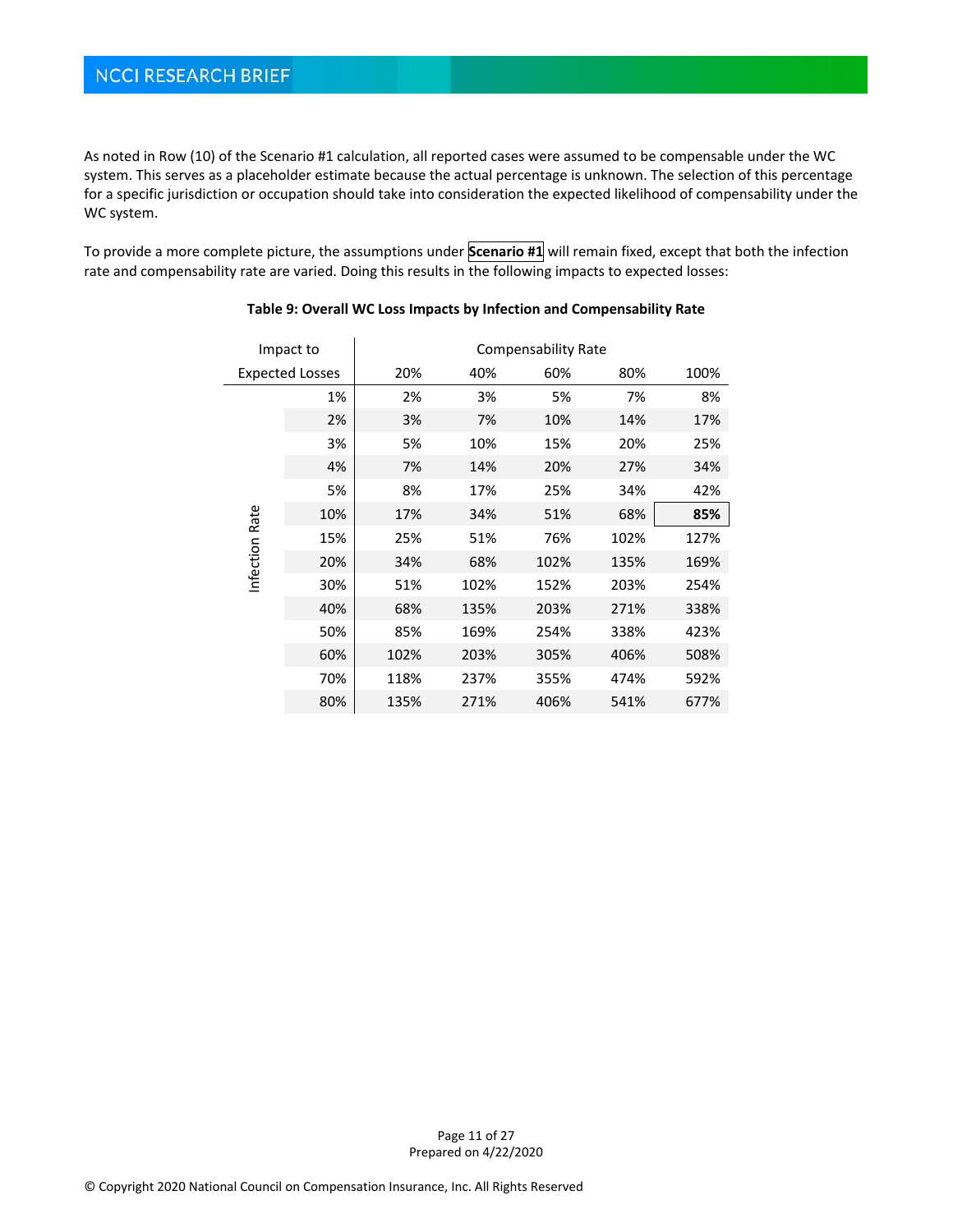Another primary source of uncertainty is the assumption of the fatal rate. Varying the infection rate and fatal rate, while maintaining the assumptions in **Scenario #1**, we observe the following impacts to expected losses:

|           | Impact to              | <b>Fatal Rate</b> |       |       |       |       |       |  |
|-----------|------------------------|-------------------|-------|-------|-------|-------|-------|--|
|           | <b>Expected Losses</b> | 0.25%             | 0.50% | 0.75% | 1.00% | 1.25% | 1.50% |  |
|           | 1%                     | 7%                | 8%    | 10%   | 11%   | 12%   | 13%   |  |
|           | 2%                     | 15%               | 17%   | 19%   | 22%   | 24%   | 26%   |  |
|           | 3%                     | 22%               | 25%   | 29%   | 32%   | 36%   | 39%   |  |
|           | 4%                     | 29%               | 34%   | 38%   | 43%   | 48%   | 52%   |  |
|           | 5%                     | 37%               | 42%   | 48%   | 54%   | 60%   | 65%   |  |
| Rate      | 10%                    | 73%               | 85%   | 96%   | 108%  | 119%  | 130%  |  |
|           | 15%                    | 110%              | 127%  | 144%  | 161%  | 179%  | 196%  |  |
| Infection | 20%                    | 146%              | 169%  | 192%  | 215%  | 238%  | 261%  |  |
|           | 30%                    | 219%              | 254%  | 288%  | 323%  | 357%  | 391%  |  |
|           | 40%                    | 292%              | 338%  | 384%  | 430%  | 476%  | 522%  |  |
|           | 50%                    | 366%              | 423%  | 480%  | 538%  | 595%  | 652%  |  |
|           | 60%                    | 439%              | 508%  | 576%  | 645%  | 714%  | 783%  |  |
|           | 70%                    | 512%              | 592%  | 673%  | 753%  | 833%  | 913%  |  |
|           | 80%                    | 585%              | 677%  | 769%  | 860%  | 952%  | 1044% |  |

### **Table 10: Overall WC Loss Impacts by Infection and Fatal Rate**

It should be noted that the percentages shown in both Table 9 and Table 10 reflect the impact to expected losses due to the first wave of COVID‐19 in Accident Year 2020. There is currently too much uncertainty to know how subsequent virus seasons could impact the US population due to the potential development of a vaccine or reinfection rates. Hence, the impacts shown here are specific to Accident Year 2020; it is unclear if subsequent years will have similar impacts.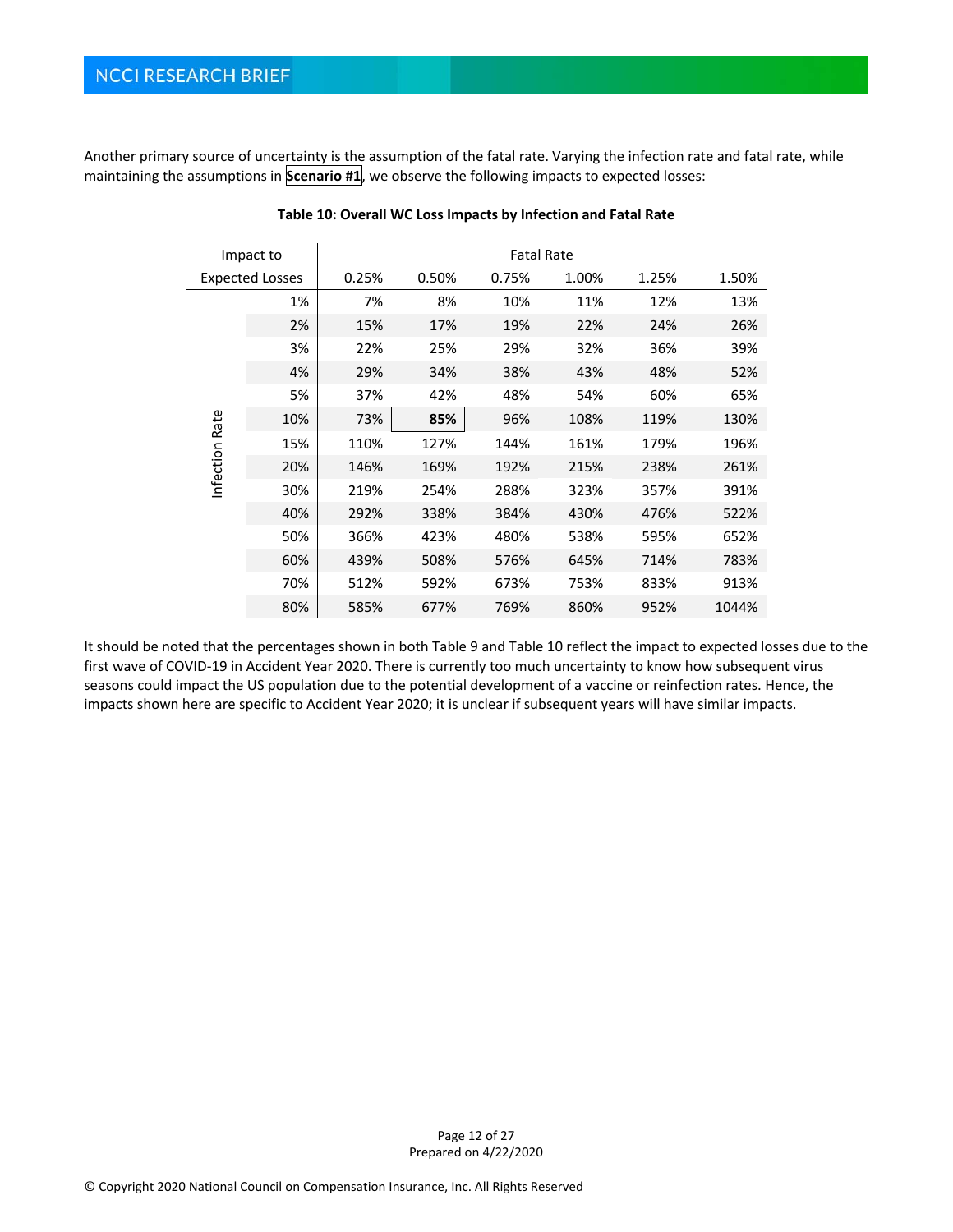### **NCCI RESEARCH BRIEF**

So far, the scenario testing has provided an illustration of the possible impact of COVID‐19 on WC losses for the combined 38 states in which NCCI provides ratemaking services. **We now consider applying a similar calculation to a specific state in Scenario #2.** Doing so requires reassessment of the scenario assumptions. Please see Appendix 1 for a list of known parameter differences by state. In addition to those listed in Appendix 1, some other considerations when determining the reasonability of scenario assumptions likely include:

- **Age distribution and frequency of pre‐existing health conditions** in the state. This may impact the report, hospitalization, critical care, and fatal rates assumed in the scenario.
- **Population density** of the state **and implementation of social distancing or isolation** policies. This may impact the infection rate of the disease.
- **Statutes related to compensability** may impact the likelihood of claims being found compensable, particularly in cases where the infected self-isolates with no hospitalization, which is expected to constitute most of infection cases. Again, the below impacts assume all cases with medical services result in a compensable WC claim. This parameter is expected to be modified by the user based on their expectations of compensability for COVID‐19 cases in the state being analyzed.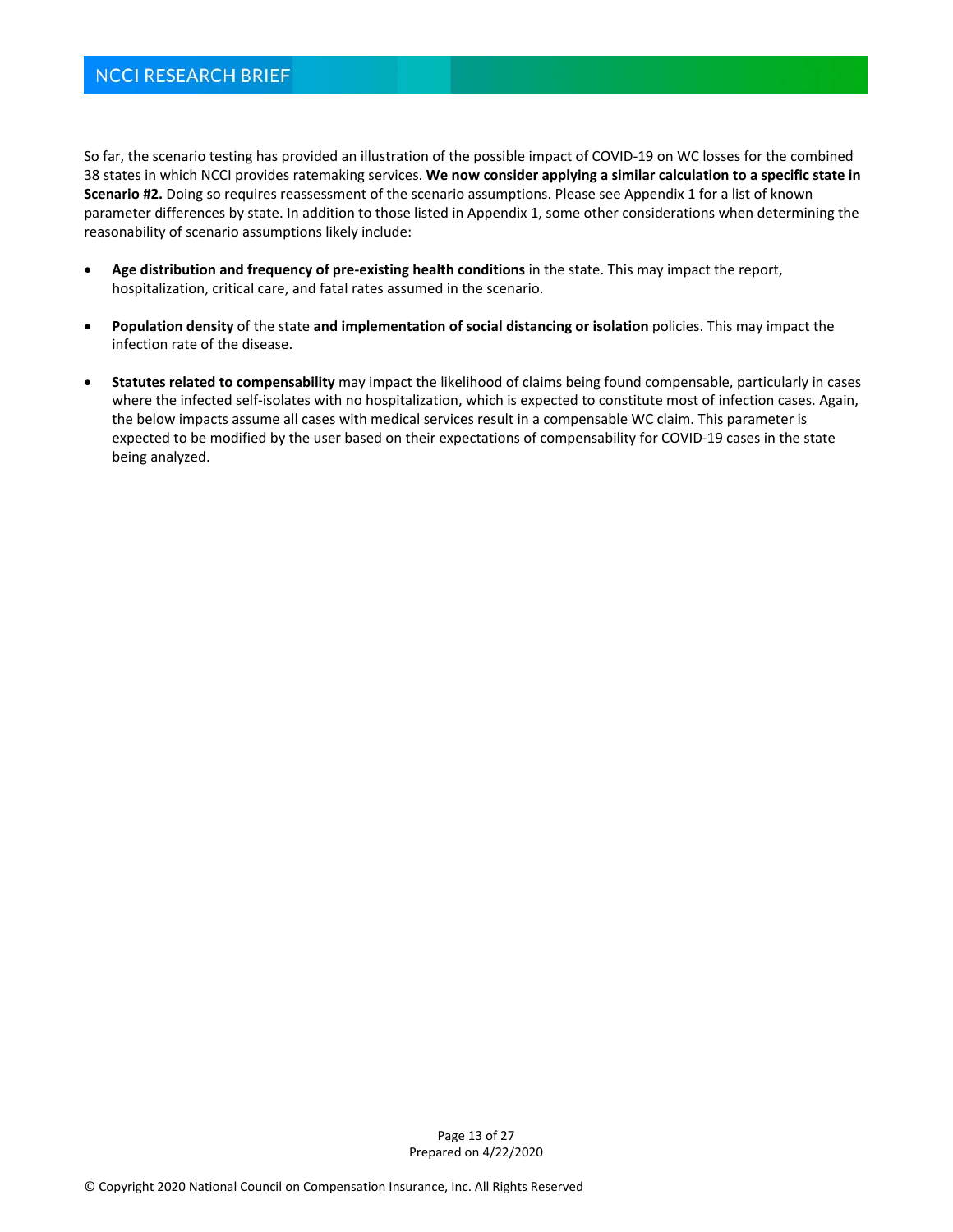## **Hypothetical Scenario #2—Alabama—Impact to Expected Losses**

Assumption Changes From Scenario #1 Are **Bolded**

|     |                                     | Scenario   |
|-----|-------------------------------------|------------|
|     | Row Description                     | Assumption |
| (1) | <b>Infection Rate</b>               | 10%        |
| (2) | <b>Report Rate</b>                  | 50%        |
| (3) | <b>Hospitalization Rate</b>         | 10%        |
| (4) | <b>Critical Care Rate</b>           | 15%        |
| (5) | <b>Fatal Rate</b>                   | 0.5%       |
|     | (6) Average Fatal Indemnity Benefit | \$139,981  |
|     | (7) Average Salary <sup>1</sup>     | \$44,930   |
| (8) | Pure Premium Factor <sup>2</sup>    | 0.88       |

|                                                 | Symptom Type                         |                                               |                                         |                    |  |  |  |
|-------------------------------------------------|--------------------------------------|-----------------------------------------------|-----------------------------------------|--------------------|--|--|--|
| Row Description                                 | Mild                                 | Moderate                                      | Severe                                  | Overall $3$        |  |  |  |
| (9) COVID-19 Claim Frequency                    | 4.5%                                 | 0.425%                                        | 0.075%                                  | 5%                 |  |  |  |
|                                                 | $=(1) \times (2) \times [1.0 - (3)]$ | $=(1) \times (2) \times (3) \times [1.0-(4)]$ | $=(1) \times (2) \times (3) \times (4)$ | $= (1) \times (2)$ |  |  |  |
| (10) Compensability Rate                        | 100%                                 | 100%                                          | 100%                                    | 100%               |  |  |  |
| (11) Wage Replacement Severity                  | \$754                                | \$1,234                                       | \$2,880                                 | \$827              |  |  |  |
| (12) Medical Severity <sup>4</sup>              | \$640                                | \$32,770                                      | \$32,770                                | \$3,853            |  |  |  |
| (13) Nonfatal Total Severity<br>$= (11) + (12)$ | \$1,394                              | \$34,004                                      | \$35,650                                | \$4,680            |  |  |  |
| Row Description                                 | Estimate                             |                                               |                                         |                    |  |  |  |
| (14) Workforce Population                       | 1,974,170                            |                                               |                                         |                    |  |  |  |
| (15) Expected Payroll                           | \$88,699M                            | $=(14) \times (7)$                            |                                         |                    |  |  |  |
| (16) COVID-19 Total Severity                    | \$5,380                              | $=(13)$ Overall + (6) x (5)                   |                                         |                    |  |  |  |
| (17) COVID-19 Expected Losses                   | \$531.0M                             | $=(14)$ x (9) Overall x (10) x (16)           |                                         |                    |  |  |  |
| (18) Current Expected Losses                    | \$780.6M                             | $=(15)/100 \times (8)$                        |                                         |                    |  |  |  |
| (19) Scenario Expected Losses                   | \$1311.6M                            | $=(17)+(18)$                                  |                                         |                    |  |  |  |
| (20) Scenario Impact                            | 68%                                  | $=(19)/(18)-1.0$                              |                                         |                    |  |  |  |

*Displayed values not shown to full precision*

 $^{\rm 1}$ Annual mean wage through May 2019 from the US Bureau of Labor Statistics for all occupations by state

 $^{2}$ Underlying pure premium factor from latest approved NCCI loss cost/rate filing

 $3$ Overall (10) – (13) derived as the weighted average of the Mild/Moderate/Severe symptom values

 $4$ (Scenario #1 severity estimate) x (Appendix A-I medical relativity)

Page 14 of 27 Prepared on 4/22/2020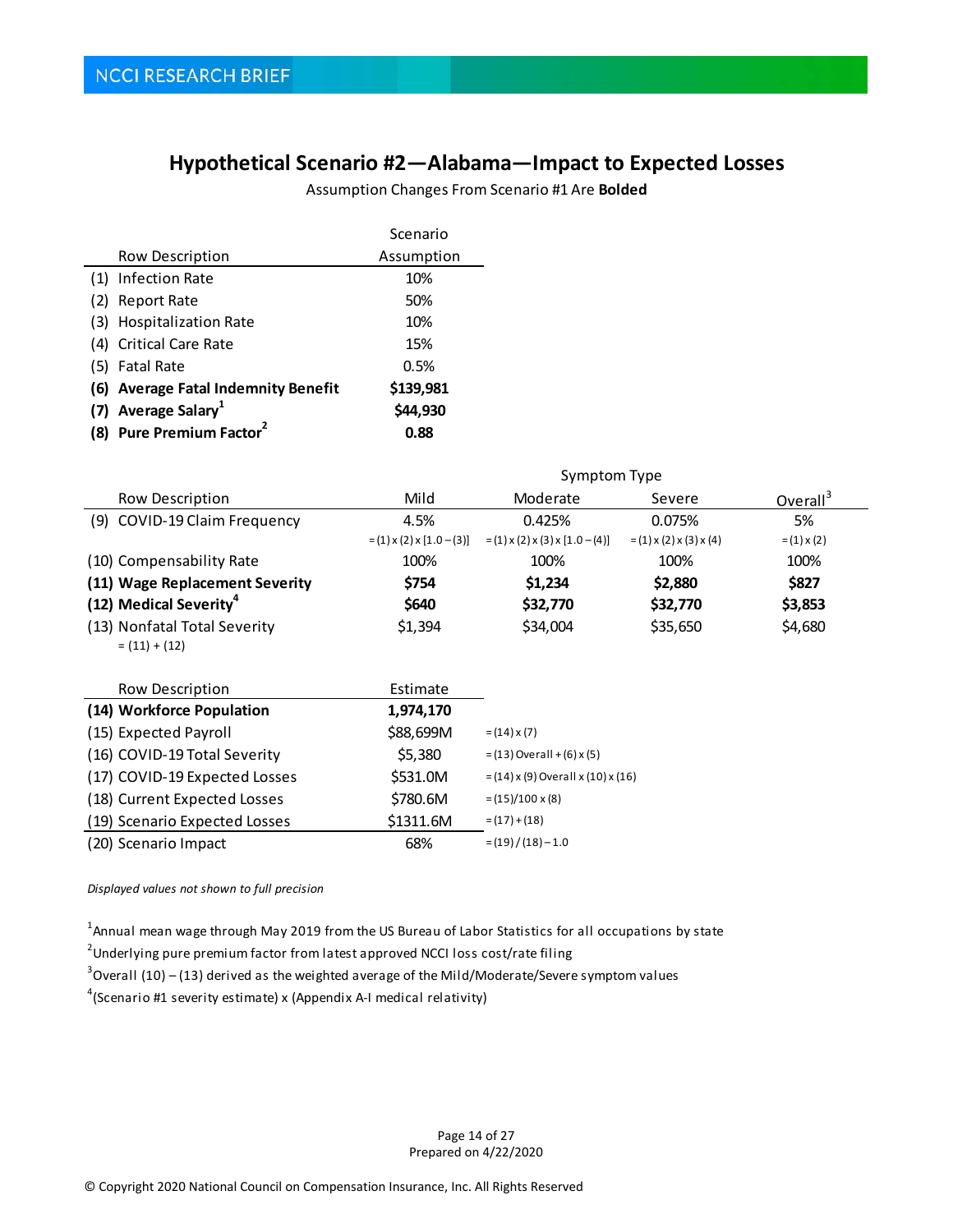Extending the **Scenario #2** calculation, NCCI used the values found in Appendix 1 to determine the impact by state and infection rate. This results in the following impacts to expected losses:

| Impact to              |     |     |     |     |      |      | <b>Infection Rate</b> |      |      |      |       |
|------------------------|-----|-----|-----|-----|------|------|-----------------------|------|------|------|-------|
| <b>Expected Losses</b> | 1%  | 2%  | 3%  | 4%  | 5%   | 10%  | 15%                   | 20%  | 30%  | 40%  | 50%   |
| Alabama                | 7%  | 14% | 20% | 27% | 34%  | 68%  | 102%                  | 136% | 204% | 272% | 340%  |
| Alaska                 | 6%  | 12% | 18% | 23% | 29%  | 59%  | 88%                   | 117% | 176% | 234% | 293%  |
| Arizona                | 13% | 25% | 38% | 50% | 63%  | 126% | 189%                  | 252% | 378% | 505% | 631%  |
| Arkansas               | 8%  | 17% | 25% | 34% | 42%  | 85%  | 127%                  | 170% | 255% | 340% | 425%  |
| Colorado               | 8%  | 16% | 24% | 32% | 40%  | 80%  | 120%                  | 160% | 240% | 320% | 400%  |
| Connecticut            | 7%  | 14% | 21% | 29% | 36%  | 72%  | 107%                  | 143% | 215% | 286% | 358%  |
| District of Columbia   | 15% | 31% | 46% | 62% | 77%  | 154% | 231%                  | 308% | 462% | 617% | 771%  |
| Florida                | 7%  | 14% | 21% | 28% | 35%  | 69%  | 104%                  | 138% | 208% | 277% | 346%  |
| Georgia                | 6%  | 12% | 18% | 24% | 30%  | 59%  | 89%                   | 119% | 178% | 237% | 297%  |
| Hawaii                 | 4%  | 8%  | 12% | 16% | 20%  | 39%  | 59%                   | 78%  | 118% | 157% | 196%  |
| Idaho                  | 5%  | 11% | 16% | 22% | 27%  | 54%  | 81%                   | 108% | 161% | 215% | 269%  |
| Illinois               | 7%  | 14% | 21% | 28% | 34%  | 69%  | 103%                  | 138% | 207% | 276% | 345%  |
| Indiana                | 9%  | 18% | 26% | 35% | 44%  | 88%  | 132%                  | 176% | 264% | 352% | 440%  |
| lowa                   | 8%  | 16% | 24% | 32% | 40%  | 80%  | 120%                  | 160% | 240% | 320% | 400%  |
| Kansas                 | 9%  | 17% | 26% | 35% | 43%  | 87%  | 130%                  | 173% | 260% | 347% | 433%  |
| Kentucky               | 6%  | 12% | 18% | 24% | 31%  | 61%  | 92%                   | 122% | 183% | 244% | 306%  |
| Louisiana              | 4%  | 8%  | 12% | 16% | 20%  | 40%  | 59%                   | 79%  | 119% | 159% | 198%  |
| Maine                  | 5%  | 10% | 15% | 20% | 25%  | 50%  | 76%                   | 101% | 151% | 202% | 252%  |
| Maryland               | 7%  | 13% | 20% | 26% | 33%  | 66%  | 99%                   | 132% | 197% | 263% | 329%  |
| Mississippi            | 6%  | 12% | 17% | 23% | 29%  | 58%  | 87%                   | 116% | 174% | 232% | 290%  |
| Missouri               | 7%  | 15% | 22% | 30% | 37%  | 74%  | 111%                  | 148% | 222% | 295% | 369%  |
| Montana                | 4%  | 9%  | 13% | 18% | 22%  | 45%  | 67%                   | 90%  | 135% | 180% | 225%  |
| Nebraska               | 7%  | 15% | 22% | 30% | 37%  | 75%  | 112%                  | 149% | 224% | 299% | 373%  |
| Nevada                 | 8%  | 15% | 23% | 30% | 38%  | 75%  | 113%                  | 151% | 226% | 302% | 377%  |
| New Hampshire          | 14% | 28% | 42% | 56% | 70%  | 139% | 209%                  | 279% | 418% | 558% | 697%  |
| <b>New Mexico</b>      | 5%  | 10% | 15% | 20% | 26%  | 51%  | 77%                   | 102% | 154% | 205% | 256%  |
| North Carolina         | 8%  | 16% | 24% | 32% | 40%  | 80%  | 120%                  | 161% | 241% | 321% | 401%  |
| Oklahoma               | 7%  | 14% | 21% | 28% | 35%  | 70%  | 106%                  | 141% | 211% | 282% | 352%  |
| Oregon                 | 9%  | 19% | 28% | 37% | 46%  | 93%  | 139%                  | 186% | 278% | 371% | 464%  |
| Rhode Island           | 6%  | 12% | 18% | 23% | 29%  | 59%  | 88%                   | 117% | 176% | 235% | 293%  |
| South Carolina         | 5%  | 10% | 15% | 20% | 25%  | 50%  | 76%                   | 101% | 151% | 202% | 252%  |
| South Dakota           | 7%  | 14% | 21% | 28% | 35%  | 71%  | 106%                  | 142% | 213% | 284% | 355%  |
| Tennessee              | 9%  | 18% | 27% | 36% | 45%  | 90%  | 134%                  | 179% | 269% | 359% | 448%  |
| Texas                  | 25% | 49% | 74% | 98% | 123% | 245% | 368%                  | 491% | 736% | 981% | 1227% |

### **Table 11: WC Loss Impact by State and Infection Rate Where Compensability Rate = 100%**

Page 15 of 27 Prepared on 4/22/2020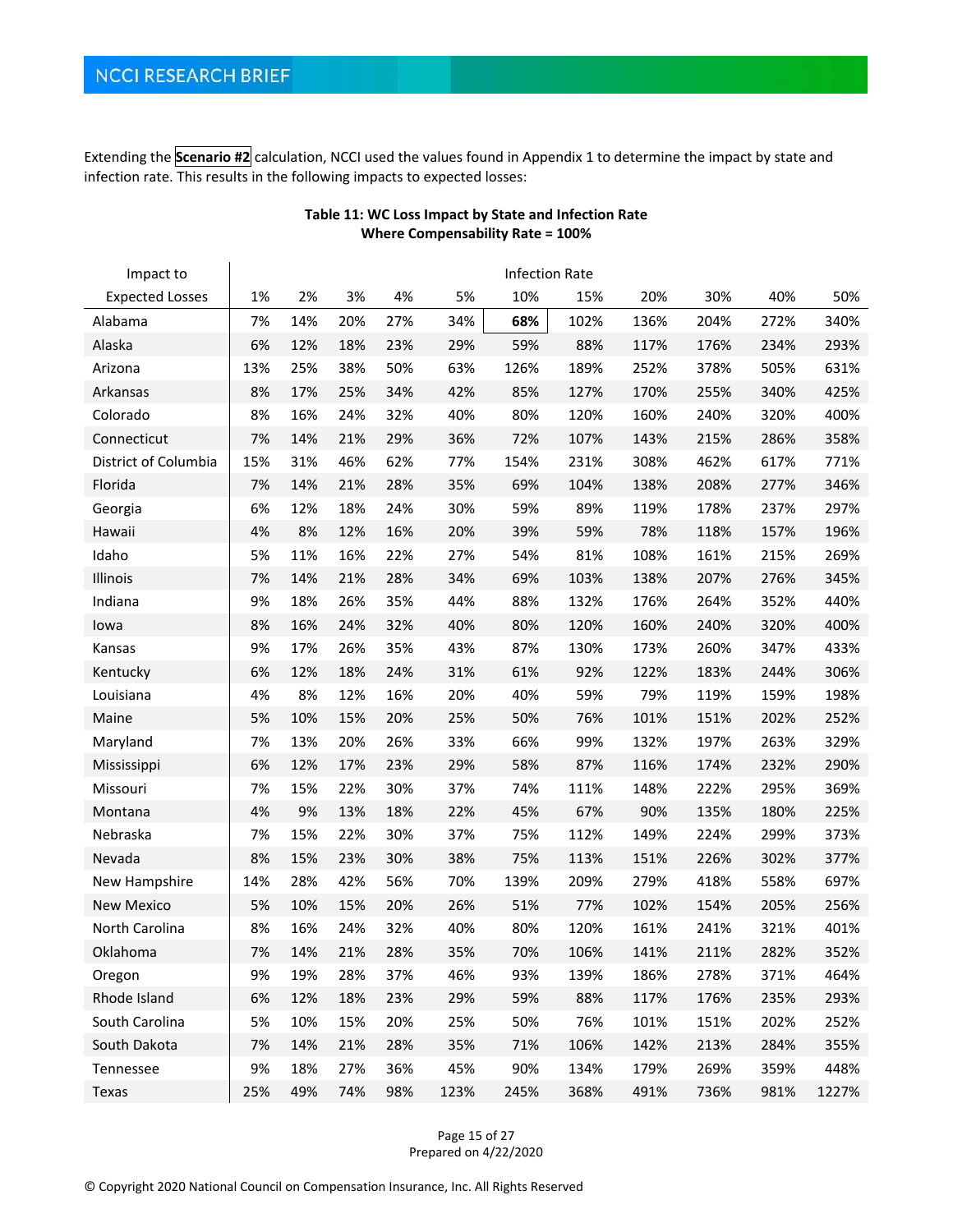| Impact to              | <b>Infection Rate</b> |     |     |     |     |      |      |      |      |      |      |
|------------------------|-----------------------|-----|-----|-----|-----|------|------|------|------|------|------|
| <b>Expected Losses</b> | 1%                    | 2%  | 3%  | 4%  | 5%  | 10%  | 15%  | 20%  | 30%  | 40%  | 50%  |
| Utah                   | 14%                   | 27% | 41% | 54% | 68% | 136% | 203% | 271% | 407% | 543% | 678% |
| Vermont                | 5%                    | 10% | 16% | 21% | 26% | 52%  | 78%  | 104% | 156% | 209% | 261% |
| Virginia               | 8%                    | 17% | 25% | 33% | 41% | 83%  | 124% | 166% | 249% | 332% | 415% |
| West Virginia          | 12%                   | 25% | 37% | 49% | 62% | 124% | 185% | 247% | 371% | 495% | 618% |
| Overall                | 8%                    | 17% | 25% | 34% | 42% | 85%  | 127% | 169% | 254% | 338% | 423% |

The impacts shown by state in Table 11 serve only as a baseline scenario estimate, as it assumes all COVID‐19 cases will result in a compensable WC claim and ignores any differences in scenario assumptions not otherwise listed in Appendix 1. It is expected that further refinement of assumptions would be required to get a true picture of the impact when focused on a specific state. For example, a compensability rate of less than 100% can be incorporated by multiplying the impact(s) shown in Table 11 by the selected compensability rate. Similar adjustments to alter the compensability rate can be used for all the baseline scenario estimates (Tables 10 to 13).

> Page 16 of 27 Prepared on 4/22/2020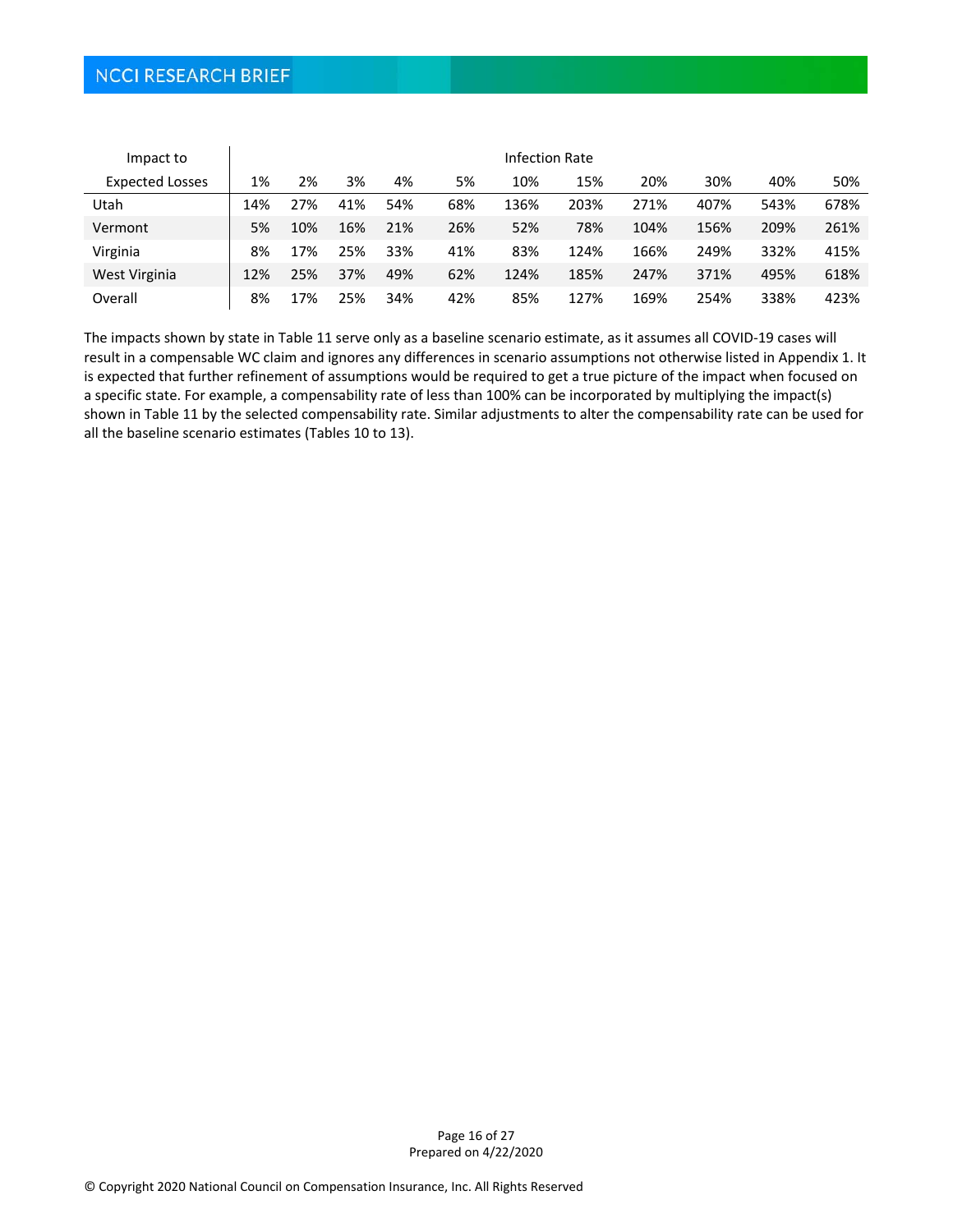In Scenarios #3 and #4, we begin to focus on first responders<sup>28</sup> and healthcare workers<sup>29</sup> since some states have looked to broaden compensability standards for these occupations amid the COVID‐19 crisis. A new set of scenario assumptions can be found in Appendix 2 (first responders) and Appendix 3 (healthcare workers). These assumptions only adjust for some of the many differences between all occupations combined and these specific occupations. It should be noted that our adjustment to calculate fatal and wage replacement benefits used the relative average wages as a multiplicative factor. To the extent that first responders or healthcare workers reach the maximum/minimum benefits in place for various states, adjustments to the resulting scenario impacts may be warranted. Additionally, other considerations when applying this calculation to specific occupations likely include:

- **Age distribution or frequency of pre‐existing health conditions** in the occupation. These factors would be expected to impact the severity of symptoms.
- **Amount of exposure to the public.** This may impact the infection rate of the disease. Additionally, some published literature has suggested that the potential for extended exposure to COVID‐19 also impacts the severity of symptoms.
- **Nonstandard self‐isolation guidelines.** This could vary the expected time for return to work.
- **Statutes related to compensability** for specific occupations, if they exist, such as first responders or healthcare workers. This may impact the likelihood of claims being found compensable.

Please note that the calculated impacts are specific to the expected losses for the associated occupations and NOT overall state expected losses.

<sup>&</sup>lt;sup>28</sup> For the purposes of scenario testing, we assumed this group was made up of firefighter (7704, 7710, 7711) and police (7720) classifications

 $29$  For the purposes of scenario testing, we assumed this group was made up of the three largest healthcare-related (8832, 8833, 8835) classifications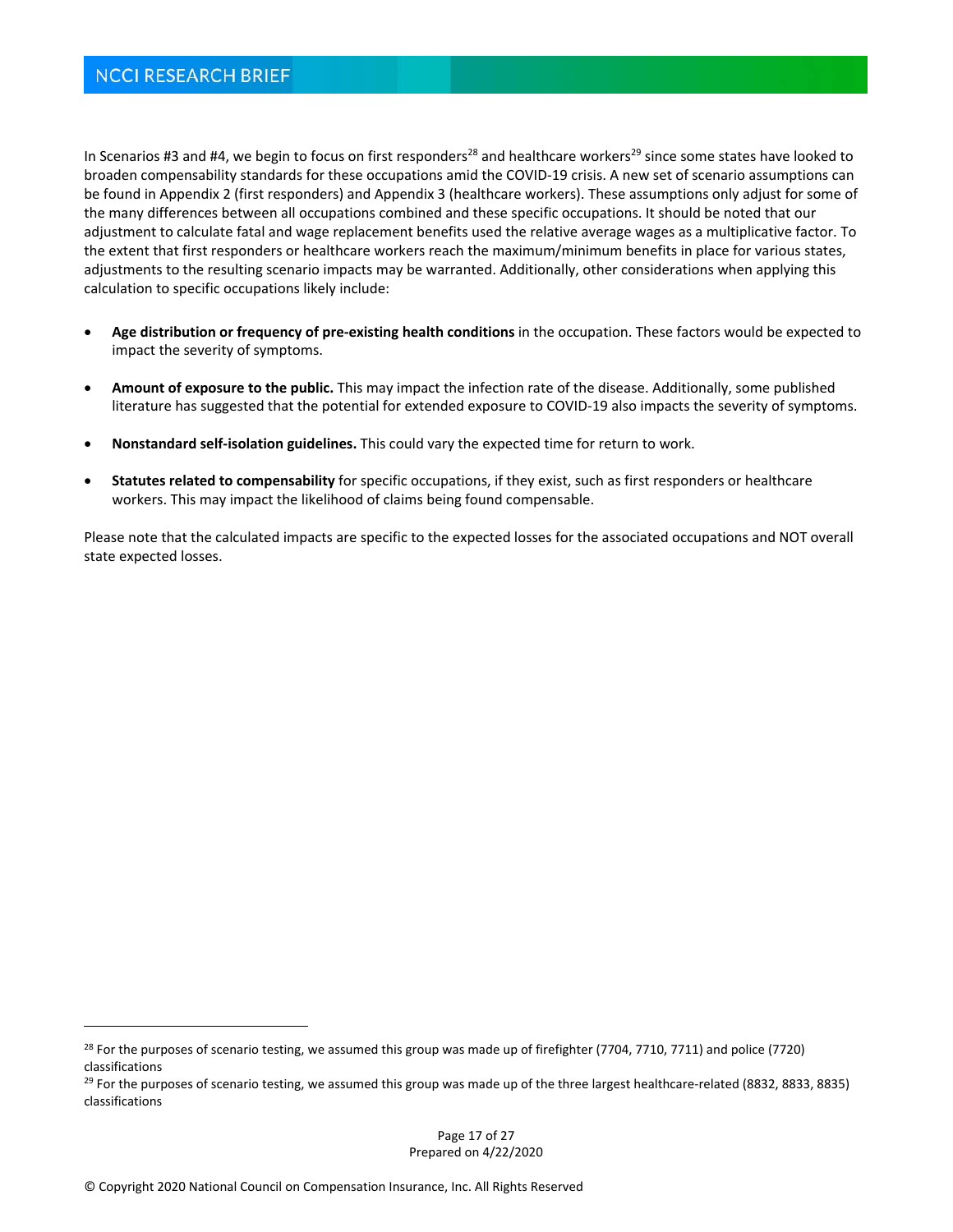# **Hypothetical Scenario #3—Alabama—First Responders**

### **Impact to Expected Losses**

Assumption Changes From Scenario #2 Are **Bolded**

|     |                                     | Scenario   |
|-----|-------------------------------------|------------|
|     | Row Description                     | Assumption |
|     | (1) Infection Rate                  | 10%        |
| (2) | Report Rate                         | 50%        |
|     | (3) Hospitalization Rate            | 10%        |
|     | (4) Critical Care Rate              | 15%        |
|     | (5) Fatal Rate                      | 0.5%       |
|     | (6) Average Fatal Indemnity Benefit | \$146,980  |
|     | (7) Average Salary <sup>1</sup>     | \$47,175   |
| (8) | Pure Premium Factor <sup>2</sup>    | 1.93       |

|                                                 | Symptom Type                         |                                                 |                                         |                      |  |  |  |
|-------------------------------------------------|--------------------------------------|-------------------------------------------------|-----------------------------------------|----------------------|--|--|--|
| Row Description                                 | Mild                                 | Moderate                                        | Severe                                  | Overall <sup>3</sup> |  |  |  |
| (9) COVID-19 Claim Frequency                    | 4.5%                                 | 0.425%                                          | 0.075%                                  | 5%                   |  |  |  |
|                                                 | $=(1) \times (2) \times [1.0 - (3)]$ | $=(1) \times (2) \times (3) \times [1.0 - (4)]$ | $=(1) \times (2) \times (3) \times (4)$ | $=(1) \times (2)$    |  |  |  |
| (10) Compensability Rate                        | 100%                                 | 100%                                            | 100%                                    | 100%                 |  |  |  |
| (11) Wage Replacement Severity                  | \$792                                | \$1,296                                         | \$3,024                                 | \$868                |  |  |  |
| (12) Medical Severity                           | \$640                                | \$32,770                                        | \$32,770                                | \$3,853              |  |  |  |
| (13) Nonfatal Total Severity<br>$= (11) + (12)$ | \$1,432                              | \$34,066                                        | \$35,794                                | \$4,721              |  |  |  |

| Row Description                            | Estimate |                                     |
|--------------------------------------------|----------|-------------------------------------|
| (14) Workforce Population                  | 27,070   |                                     |
| (15) Expected Payroll                      | \$1,277M | $=(14) \times (7)$                  |
| (16) COVID-19 Total Severity               | \$5,456  | $=(13)$ Overall + (6) x (5)         |
| (17) COVID-19 Expected Losses <sup>4</sup> | \$7.4M   | $=(14)$ x (9) Overall x (10) x (16) |
| (18) Current Expected Losses <sup>4</sup>  | \$24.6M  | $=(15)/100 \times (8)$              |
| (19) Scenario Expected Losses <sup>4</sup> | \$32.0M  | $=(17)+(18)$                        |
| (20) Scenario Impact <sup>4</sup>          | 30%      | $=(19)/(18)-1.0$                    |

*Displayed values not shown to full precision*

 $^{\rm 1}$ Annual mean wage through May 2019 from the US Bureau of Labor Statistics for a subset of "Protective Service Occupations" by state (occupation codes 33‐1011, 33‐1012, 33‐1021, 33‐1090, 33‐2011, 33‐2021, 33‐2022, 33‐3011, 33‐3012, 33‐3021, 33‐3031, 33‐3051, 33‐9021, 33‐3052)

 $^{2}$ Weighted average pure premium factor in each approved loss cost/rate filing as of 4/10/2020 for the firefighter

(7704, 7710, 7711) and police (7720) classi fications

 $3$ Overall (10) – (13) derived as the weighted average of the Mild/Moderate/Severe symptom values

<sup>4</sup>Estimate for associated occupations, NOT the overall state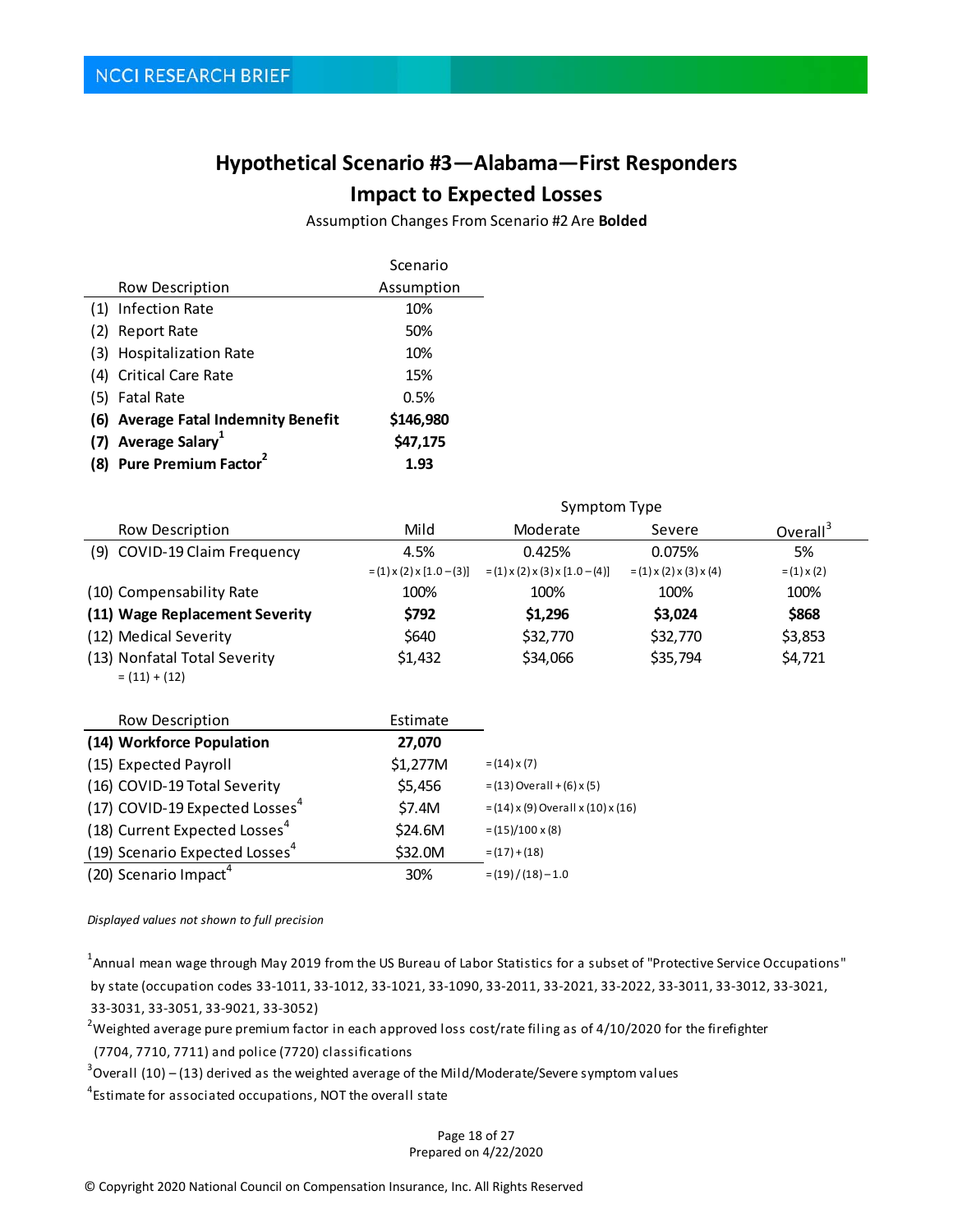# **Hypothetical Scenario #4—Alabama—Healthcare Workers**

## **Impact to Expected Losses**

Assumption Changes From Scenario #2 Are **Bolded**

|     |                                     | Scenario   |
|-----|-------------------------------------|------------|
|     | Row Description                     | Assumption |
|     | (1) Infection Rate                  | 10%        |
| (2) | Report Rate                         | 50%        |
|     | (3) Hospitalization Rate            | 10%        |
|     | (4) Critical Care Rate              | 15%        |
|     | (5) Fatal Rate                      | 0.5%       |
|     | (6) Average Fatal Indemnity Benefit | \$166,577  |
|     | (7) Average Salary <sup>1</sup>     | \$53,602   |
| (8) | Pure Premium Factor <sup>2</sup>    | 0.52       |

|                                                 | Symptom Type                         |                                               |                                         |                      |  |  |  |  |  |
|-------------------------------------------------|--------------------------------------|-----------------------------------------------|-----------------------------------------|----------------------|--|--|--|--|--|
| Row Description                                 | Mild                                 | Moderate                                      | Severe                                  | Overall <sup>3</sup> |  |  |  |  |  |
| (9) COVID-19 Claim Frequency                    | 4.5%                                 | 0.425%                                        | 0.075%                                  | 5%                   |  |  |  |  |  |
|                                                 | $=(1) \times (2) \times [1.0 - (3)]$ | $=(1) \times (2) \times (3) \times [1.0-(4)]$ | $=(1) \times (2) \times (3) \times (4)$ | $= (1) \times (2)$   |  |  |  |  |  |
| (10) Compensability Rate                        | 100%                                 | 100%                                          | 100%                                    | 100%                 |  |  |  |  |  |
| (11) Wage Replacement Severity                  | \$897                                | \$1,468                                       | \$3,427                                 | \$983                |  |  |  |  |  |
| (12) Medical Severity                           | \$640                                | \$32,770                                      | \$32,770                                | \$3,853              |  |  |  |  |  |
| (13) Nonfatal Total Severity<br>$= (11) + (12)$ | \$1,537                              | \$34,238                                      | \$36,197                                | \$4,836              |  |  |  |  |  |
| .                                               |                                      |                                               |                                         |                      |  |  |  |  |  |

| Row Description                            | Estimate  |                                     |
|--------------------------------------------|-----------|-------------------------------------|
| (14) Workforce Population                  | 197,750   |                                     |
| (15) Expected Payroll                      | \$10,600M | $=(14) \times (7)$                  |
| (16) COVID-19 Total Severity               | \$5,669   | $=(13)$ Overall + (6) x (5)         |
| (17) COVID-19 Expected Losses <sup>4</sup> | \$56.1M   | $=(14)$ x (9) Overall x (10) x (16) |
| (18) Current Expected Losses <sup>4</sup>  | \$55.1M   | $=(15)/100 \times (8)$              |
| (19) Scenario Expected Losses <sup>4</sup> | \$111.2M  | $=(17)+(18)$                        |
| (20) Scenario Impact <sup>4</sup>          | 102%      | $=(19)/(18)-1.0$                    |

*Displayed values not shown to full precision*

 $^{\rm 1}$ Annual mean wage through May 2019 from the US Bureau of Labor Statistics for "Healthcare Practitioners and Technical Occupations" and "Healthcare Support Occupations" by state

 $^2$ Weighted average pure premium factor in each approved loss cost/rate filing as of 4/10/2020 for the largest healthcare-related (8832, 8833, 8835) classi fications

 $3$ Overall (10) – (13) derived as the weighted average of the Mild/Moderate/Severe symptom values

<sup>4</sup>Estimate for associated occupations, NOT the overall state

Page 19 of 27 Prepared on 4/22/2020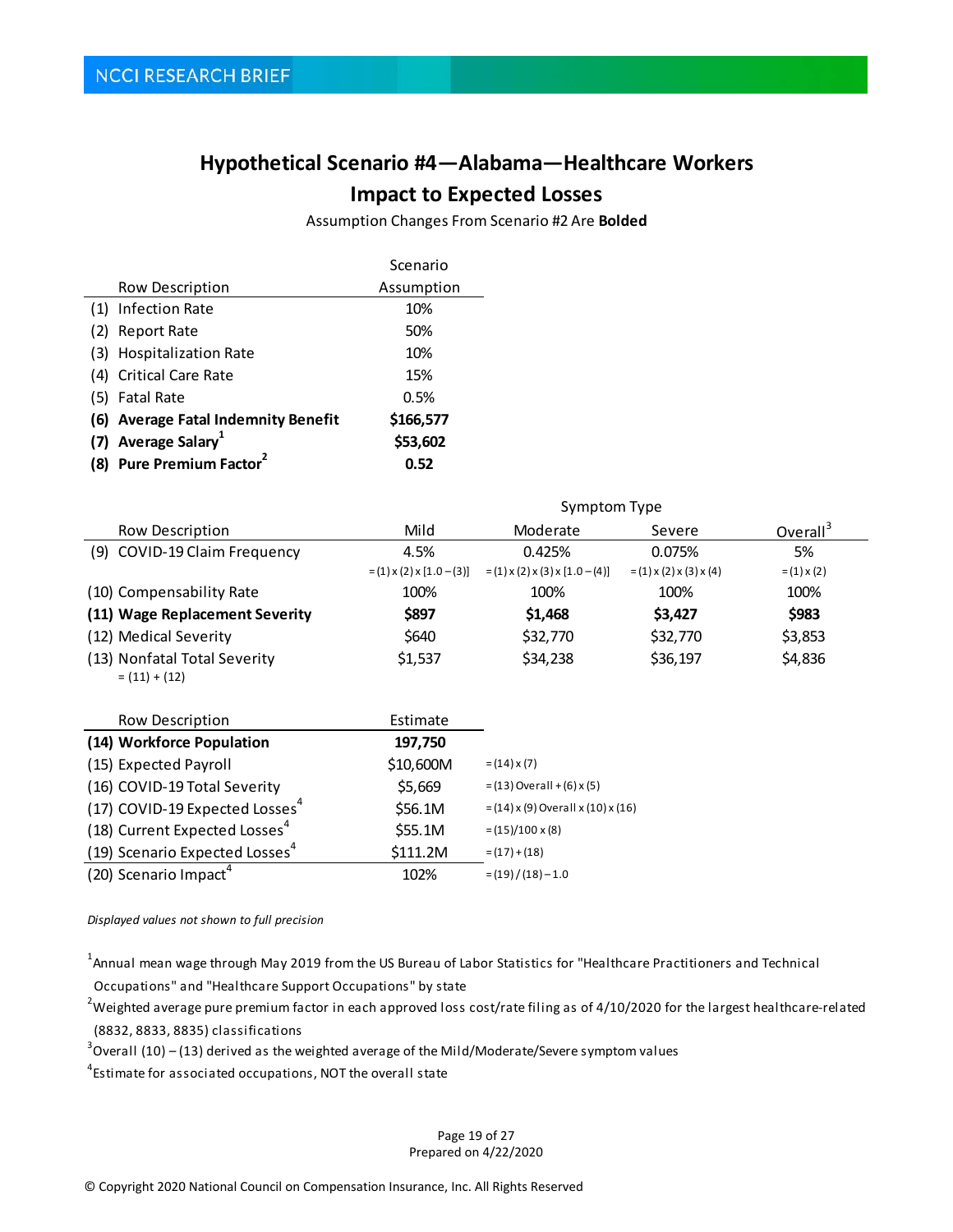## **NCCI RESEARCH BRIEF**

The differences in impact between Scenario #2 (68%), Scenario #3 (30%), and Scenario #4 (102%) are not due to significant differences in the COVID‐19 expected losses per worker (because we assumed the same infection rates). The primary difference is the current expected losses (determined by the pure premium factor) per worker in each occupation. This means that riskier classifications (relative to their payroll) will observe less of a percentage impact to their expected losses because the base (current expected losses) is larger.

Extending the **Scenario #3** calculation, we use the values found in Appendix 2 to determine the impact by state and infection rate. This results in the following impacts to expected losses for first responders:

| Impact to              |    |     |     |     |     | <b>Infection Rate</b> |     |      |      |      |      |
|------------------------|----|-----|-----|-----|-----|-----------------------|-----|------|------|------|------|
| <b>Expected Losses</b> | 1% | 2%  | 3%  | 4%  | 5%  | 10%                   | 15% | 20%  | 30%  | 40%  | 50%  |
| Alabama                | 3% | 6%  | 9%  | 12% | 15% | 30%                   | 45% | 60%  | 90%  | 120% | 150% |
| Alaska                 | 3% | 5%  | 8%  | 11% | 13% | 27%                   | 40% | 53%  | 80%  | 106% | 133% |
| Arizona                | 4% | 9%  | 13% | 18% | 22% | 44%                   | 67% | 89%  | 133% | 177% | 222% |
| Arkansas               | 6% | 11% | 17% | 22% | 28% | 56%                   | 84% | 112% | 168% | 224% | 280% |
| Colorado               | 3% | 5%  | 8%  | 10% | 13% | 26%                   | 39% | 52%  | 79%  | 105% | 131% |
| Connecticut            | 2% | 3%  | 5%  | 7%  | 8%  | 16%                   | 25% | 33%  | 49%  | 65%  | 82%  |
| District of Columbia   | 4% | 8%  | 12% | 16% | 20% | 40%                   | 60% | 80%  | 119% | 159% | 199% |
| Florida                | 2% | 5%  | 7%  | 9%  | 12% | 23%                   | 35% | 47%  | 70%  | 93%  | 117% |
| Georgia                | 3% | 6%  | 9%  | 12% | 14% | 29%                   | 43% | 58%  | 87%  | 116% | 145% |
| Hawaii                 | 2% | 4%  | 6%  | 8%  | 10% | 19%                   | 29% | 38%  | 57%  | 77%  | 96%  |
| Idaho                  | 3% | 6%  | 9%  | 12% | 15% | 31%                   | 46% | 61%  | 92%  | 123% | 153% |
| Illinois               | 4% | 7%  | 11% | 15% | 19% | 37%                   | 56% | 75%  | 112% | 149% | 186% |
| Indiana                | 4% | 9%  | 13% | 17% | 22% | 43%                   | 65% | 87%  | 130% | 174% | 217% |
| lowa                   | 3% | 5%  | 8%  | 10% | 13% | 26%                   | 39% | 52%  | 78%  | 104% | 131% |
| Kansas                 | 4% | 8%  | 12% | 16% | 20% | 41%                   | 61% | 81%  | 122% | 162% | 203% |
| Kentucky               | 3% | 7%  | 10% | 13% | 16% | 33%                   | 49% | 65%  | 98%  | 130% | 163% |
| Louisiana              | 2% | 3%  | 5%  | 7%  | 9%  | 17%                   | 26% | 35%  | 52%  | 70%  | 87%  |
| Maine                  | 2% | 5%  | 7%  | 10% | 12% | 24%                   | 36% | 48%  | 72%  | 96%  | 120% |
| Maryland               | 2% | 4%  | 6%  | 8%  | 10% | 20%                   | 30% | 39%  | 59%  | 79%  | 98%  |
| Mississippi            | 4% | 8%  | 12% | 16% | 20% | 40%                   | 60% | 80%  | 119% | 159% | 199% |
| Missouri               | 3% | 6%  | 8%  | 11% | 14% | 28%                   | 41% | 55%  | 83%  | 111% | 138% |
| Montana                | 2% | 5%  | 7%  | 10% | 12% | 25%                   | 37% | 50%  | 75%  | 100% | 125% |
| Nebraska               | 3% | 6%  | 9%  | 12% | 15% | 29%                   | 44% | 59%  | 88%  | 118% | 147% |
| Nevada                 | 2% | 4%  | 7%  | 9%  | 11% | 22%                   | 33% | 44%  | 66%  | 87%  | 109% |
| New Hampshire          | 6% | 12% | 19% | 25% | 31% | 62%                   | 93% | 124% | 185% | 247% | 309% |
| <b>New Mexico</b>      | 3% | 7%  | 10% | 14% | 17% | 35%                   | 52% | 69%  | 104% | 138% | 173% |
| North Carolina         | 4% | 8%  | 11% | 15% | 19% | 38%                   | 57% | 76%  | 114% | 152% | 189% |
| Oklahoma               | 3% | 5%  | 8%  | 11% | 13% | 27%                   | 40% | 54%  | 81%  | 108% | 135% |
| Oregon                 | 3% | 6%  | 10% | 13% | 16% | 32%                   | 49% | 65%  | 97%  | 130% | 162% |
| Rhode Island           | 2% | 5%  | 7%  | 10% | 12% | 24%                   | 36% | 49%  | 73%  | 97%  | 122% |
|                        |    |     |     |     |     |                       |     |      |      |      |      |

### **Table 12: First Responder WC Loss Impacts by State and Infection Rate**

Page 20 of 27 Prepared on 4/22/2020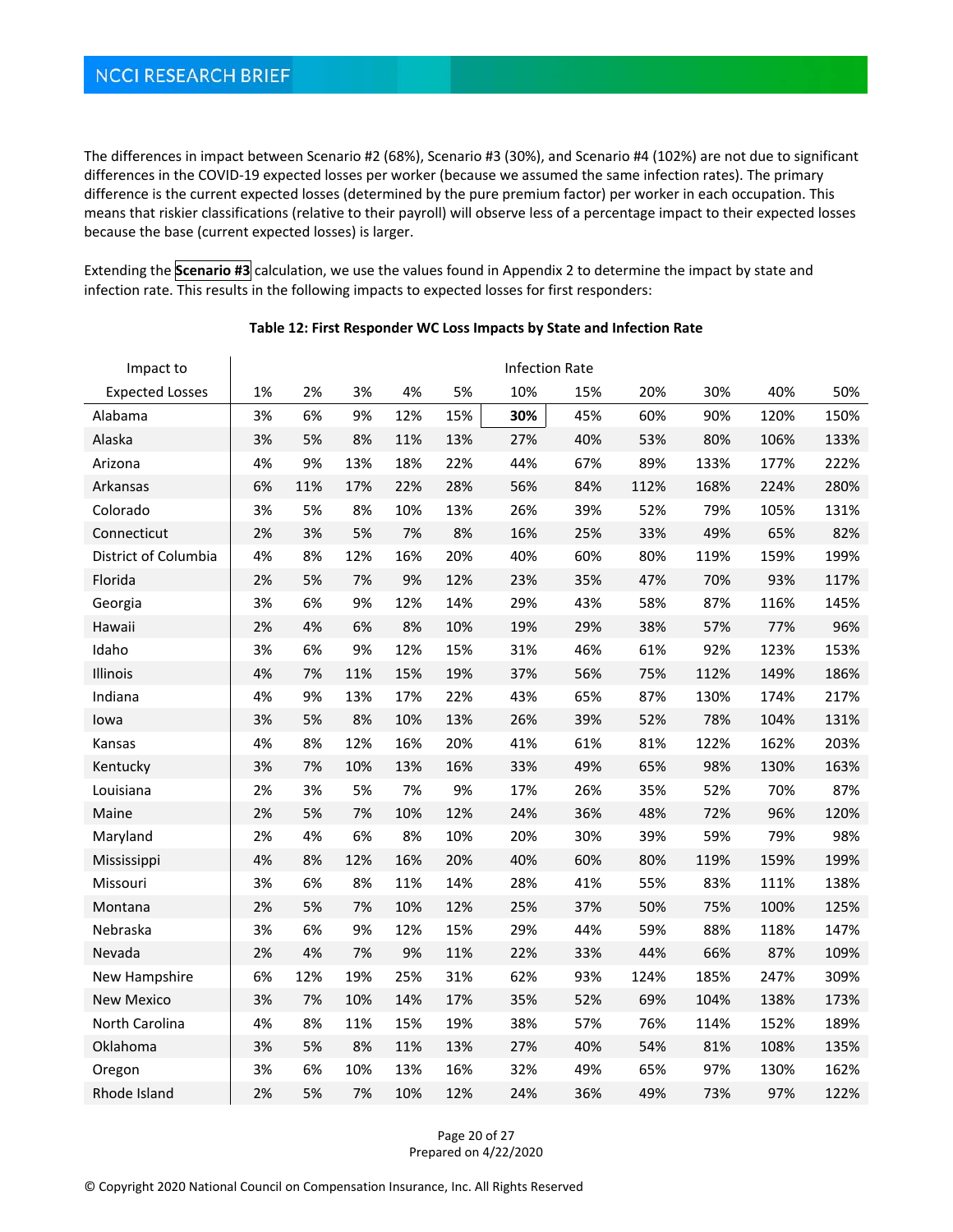| Impact to              | Infection Rate |     |     |     |     |      |      |      |      |      |      |
|------------------------|----------------|-----|-----|-----|-----|------|------|------|------|------|------|
| <b>Expected Losses</b> | 1%             | 2%  | 3%  | 4%  | 5%  | 10%  | 15%  | 20%  | 30%  | 40%  | 50%  |
| South Carolina         | 3%             | 6%  | 9%  | 12% | 15% | 30%  | 45%  | 60%  | 91%  | 121% | 151% |
| South Dakota           | 3%             | 6%  | 9%  | 13% | 16% | 31%  | 47%  | 63%  | 94%  | 125% | 157% |
| Tennessee              | 4%             | 8%  | 12% | 17% | 21% | 42%  | 62%  | 83%  | 125% | 166% | 208% |
| Texas                  | 10%            | 21% | 31% | 41% | 52% | 104% | 156% | 207% | 311% | 415% | 519% |
| Utah                   | 6%             | 11% | 17% | 22% | 28% | 56%  | 84%  | 111% | 167% | 223% | 278% |
| Vermont                | 2%             | 4%  | 5%  | 7%  | 9%  | 18%  | 27%  | 36%  | 54%  | 72%  | 90%  |
| Virginia               | 3%             | 6%  | 9%  | 12% | 15% | 29%  | 44%  | 58%  | 88%  | 117% | 146% |
| West Virginia          | 6%             | 12% | 18% | 23% | 29% | 58%  | 88%  | 117% | 175% | 234% | 292% |
| Overall                | 3%             | 7%  | 10% | 14% | 17% | 34%  | 51%  | 68%  | 102% | 136% | 170% |

Extending the **Scenario #4** calculation, we use the values found in Appendix 3 to determine the impact by state and infection rate. This results in the following impacts to expected losses for healthcare workers:

### **Table 13: Healthcare Workers WC Loss Impacts by State and Infection Rate**

| Impact to              |     |     |     |     |      | <b>Infection Rate</b> |      |      |      |      |       |
|------------------------|-----|-----|-----|-----|------|-----------------------|------|------|------|------|-------|
| <b>Expected Losses</b> | 1%  | 2%  | 3%  | 4%  | 5%   | 10%                   | 15%  | 20%  | 30%  | 40%  | 50%   |
| Alabama                | 10% | 20% | 31% | 41% | 51%  | 102%                  | 153% | 203% | 305% | 407% | 508%  |
| Alaska                 | 10% | 20% | 30% | 40% | 50%  | 100%                  | 150% | 200% | 300% | 401% | 501%  |
| Arizona                | 22% | 45% | 67% | 90% | 112% | 224%                  | 336% | 448% | 672% | 895% | 1119% |
| Arkansas               | 17% | 34% | 51% | 69% | 86%  | 171%                  | 257% | 343% | 514% | 686% | 857%  |
| Colorado               | 11% | 23% | 34% | 45% | 57%  | 113%                  | 170% | 226% | 339% | 452% | 565%  |
| Connecticut            | 10% | 20% | 30% | 40% | 50%  | 100%                  | 150% | 201% | 301% | 401% | 501%  |
| District of Columbia   | 12% | 23% | 35% | 47% | 59%  | 117%                  | 176% | 235% | 352% | 470% | 587%  |
| Florida                | 12% | 25% | 37% | 50% | 62%  | 124%                  | 187% | 249% | 373% | 498% | 622%  |
| Georgia                | 11% | 21% | 32% | 43% | 53%  | 106%                  | 160% | 213% | 319% | 426% | 532%  |
| Hawaii                 | 7%  | 15% | 22% | 30% | 37%  | 74%                   | 111% | 148% | 221% | 295% | 369%  |
| Idaho                  | 11% | 21% | 32% | 42% | 53%  | 106%                  | 158% | 211% | 317% | 422% | 528%  |
| Illinois               | 15% | 31% | 46% | 61% | 77%  | 153%                  | 230% | 307% | 460% | 613% | 766%  |
| Indiana                | 18% | 36% | 54% | 72% | 90%  | 179%                  | 269% | 358% | 537% | 716% | 895%  |
| lowa                   | 19% | 39% | 58% | 78% | 97%  | 194%                  | 291% | 388% | 582% | 776% | 970%  |
| Kansas                 | 21% | 42% | 63% | 84% | 105% | 209%                  | 314% | 419% | 628% | 838% | 1047% |
| Kentucky               | 14% | 27% | 41% | 55% | 68%  | 137%                  | 205% | 273% | 410% | 547% | 683%  |
| Louisiana              | 8%  | 16% | 24% | 32% | 41%  | 81%                   | 122% | 162% | 244% | 325% | 406%  |
| Maine                  | 8%  | 16% | 25% | 33% | 41%  | 82%                   | 123% | 164% | 245% | 327% | 409%  |
| Maryland               | 15% | 30% | 45% | 60% | 75%  | 151%                  | 226% | 301% | 452% | 602% | 753%  |
| Mississippi            | 12% | 24% | 36% | 48% | 60%  | 120%                  | 180% | 240% | 360% | 480% | 600%  |
| Missouri               | 13% | 26% | 39% | 52% | 65%  | 129%                  | 194% | 258% | 387% | 516% | 645%  |
| Montana                | 8%  | 16% | 24% | 32% | 40%  | 80%                   | 121% | 161% | 241% | 322% | 402%  |
| Nebraska               | 16% | 32% | 49% | 65% | 81%  | 162%                  | 243% | 323% | 485% | 647% | 809%  |

Page 21 of 27 Prepared on 4/22/2020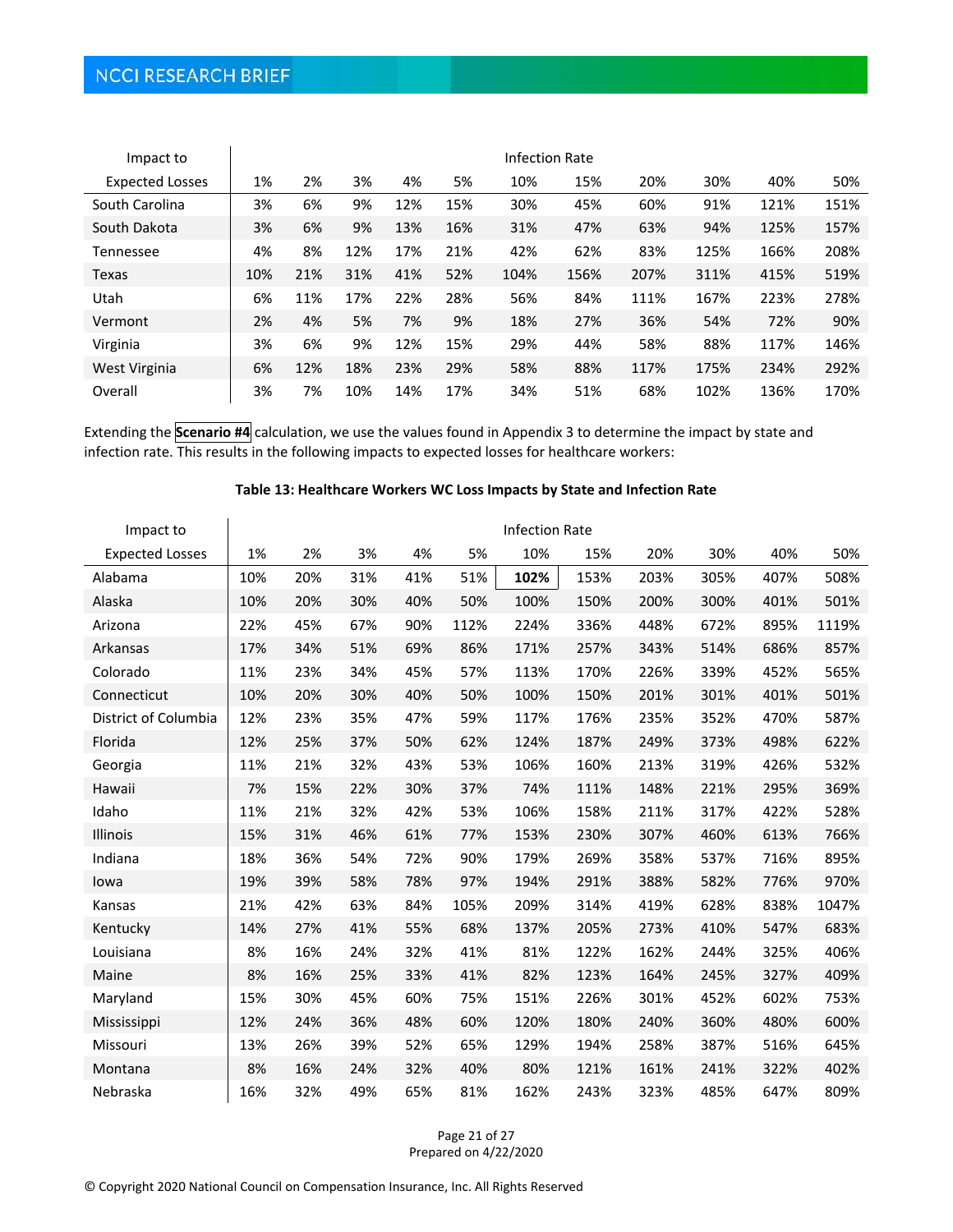| Impact to              | <b>Infection Rate</b> |      |      |      |      |      |      |       |       |       |       |
|------------------------|-----------------------|------|------|------|------|------|------|-------|-------|-------|-------|
| <b>Expected Losses</b> | 1%                    | 2%   | 3%   | 4%   | 5%   | 10%  | 15%  | 20%   | 30%   | 40%   | 50%   |
| Nevada                 | 17%                   | 33%  | 50%  | 66%  | 83%  | 165% | 248% | 330%  | 496%  | 661%  | 826%  |
| New Hampshire          | 18%                   | 36%  | 54%  | 72%  | 90%  | 181% | 271% | 361%  | 542%  | 722%  | 903%  |
| <b>New Mexico</b>      | 11%                   | 22%  | 32%  | 43%  | 54%  | 108% | 162% | 216%  | 324%  | 432%  | 540%  |
| North Carolina         | 14%                   | 28%  | 42%  | 56%  | 69%  | 139% | 208% | 278%  | 417%  | 555%  | 694%  |
| Oklahoma               | 13%                   | 26%  | 39%  | 52%  | 65%  | 130% | 195% | 260%  | 389%  | 519%  | 649%  |
| Oregon                 | 18%                   | 36%  | 53%  | 71%  | 89%  | 178% | 267% | 356%  | 533%  | 711%  | 889%  |
| Rhode Island           | 9%                    | 17%  | 26%  | 34%  | 43%  | 86%  | 128% | 171%  | 257%  | 342%  | 428%  |
| South Carolina         | 10%                   | 20%  | 30%  | 40%  | 50%  | 100% | 150% | 200%  | 300%  | 400%  | 500%  |
| South Dakota           | 19%                   | 38%  | 57%  | 76%  | 95%  | 189% | 284% | 379%  | 568%  | 758%  | 947%  |
| Tennessee              | 17%                   | 34%  | 50%  | 67%  | 84%  | 168% | 251% | 335%  | 503%  | 670%  | 838%  |
| Texas                  | 65%                   | 129% | 194% | 259% | 324% | 647% | 971% | 1295% | 1942% | 2590% | 3237% |
| Utah                   | 28%                   | 57%  | 85%  | 114% | 142% | 284% | 426% | 569%  | 853%  | 1137% | 1421% |
| Vermont                | 8%                    | 15%  | 23%  | 31%  | 38%  | 76%  | 114% | 153%  | 229%  | 305%  | 381%  |
| Virginia               | 13%                   | 27%  | 40%  | 54%  | 67%  | 134% | 201% | 268%  | 402%  | 535%  | 669%  |
| West Virginia          | 29%                   | 57%  | 86%  | 115% | 144% | 287% | 431% | 574%  | 862%  | 1149% | 1436% |
| Overall                | 16%                   | 32%  | 47%  | 63%  | 79%  | 158% | 237% | 316%  | 473%  | 631%  | 789%  |

The impacts shown above by state (Tables 12 and 13) serve as a baseline‐scenario estimate for first responders and healthcare workers, as they assume all symptomatic COVID‐19 cases for these occupations will result in a compensable WC claim.

An initial look at a broader group of occupations that may be considered essential during the initial wave of infection suggests between 49 million and 62 million individuals in the workforce (33% to 42%) could potentially qualify.<sup>30</sup> To the extent that the essential workers' share of the workforce is comparable to their share of statewide expected losses, the corresponding scenario estimate of expected losses related to COVID‐19 for these occupations would be between 33% and 42% of the estimate for all workers in the applicable jurisdiction.

<sup>&</sup>lt;sup>30</sup> Adie Tomer and Joseph Kane. *How to protect essential workers during COVID-19*. Brookings (3/31/2020). https://www.brookings.edu/research/how-to-protect-essential-workers-during-covid-19/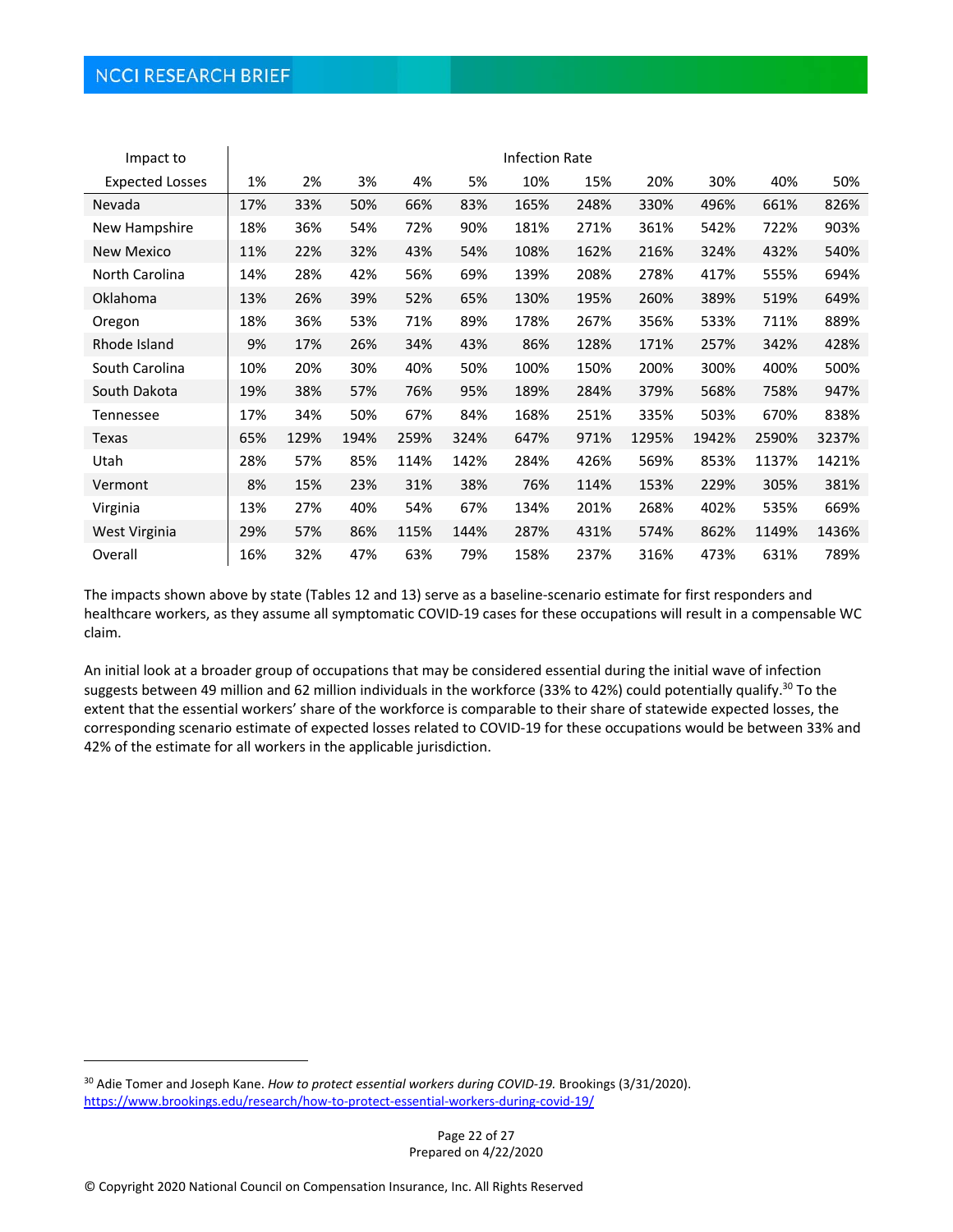#### **Summary**

There is a substantial amount of uncertainty when determining the ultimate impact of COVID‐19 on WC expected losses either on a national, state, or occupation‐specific level. Depending on the number of infected workers, severity of symptoms, and compensability standards, the degree of variation in estimated impacts may be extreme. However, there is a reasonable likelihood for COVID‐19 to result in significant WC claim costs during Accident Year 2020.

### **Additional Considerations**

As it relates to loss costs/rates, ratemaking itself is prospective in nature. If a vaccine becomes available or negligible cases of reinfection occur, it may be more predictive to use historical premium and loss experience not impacted by COVID‐19 in the prospective ratemaking process. However, if such exposures persist going forward, as well as occupation‐specific presumptions regarding compensability, then COVID‐19‐related experience would need to be reflected accordingly in future loss costs and/or rate filings. It is therefore extremely important to continue monitoring this exposure to determine how best to estimate future losses. At the same time, other factors resulting from the COVID‐19 crisis, such as the increased usage of telecommuting and longer‐term effects to the economy, may also have significant, potentially offsetting, impacts to the WC system.

As it relates to proposed COVID‐19 legislation, the ultimate impact of any legislation will depend not only on the various assumptions discussed here but also on differences between current and proposed handling of COVID‐19 claims in the associated context. The scenario testing included in this document serves to provide insight into the potential impact to expected losses for such claims.

> Page 23 of 27 Prepared on 4/22/2020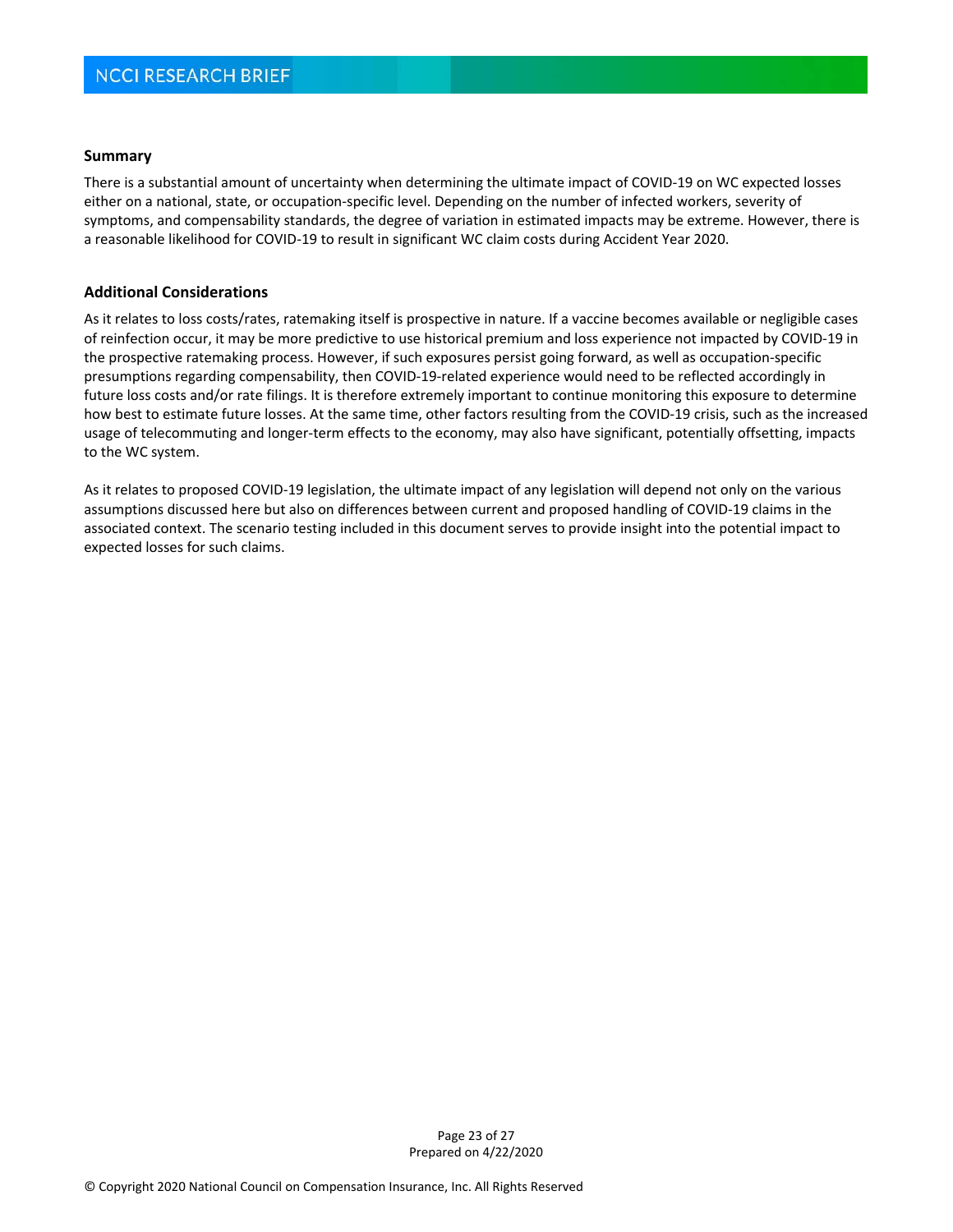|                          |                    |                     |                      |                       |         | Wage Replacement Benefits |         | <b>Medical Severity Relativity</b> |                     |
|--------------------------|--------------------|---------------------|----------------------|-----------------------|---------|---------------------------|---------|------------------------------------|---------------------|
|                          | Employee           |                     | Average Pure Premium | <b>Fatal Claim</b>    | Mild    | Moderate                  | Severe  |                                    | Moderate to         |
| State                    | Count <sup>1</sup> | Salary <sup>1</sup> | Factor <sup>2</sup>  | Severity <sup>3</sup> | 2 Weeks | 3 Weeks                   | 6 Weeks | Mild <sup>4</sup>                  | Severe <sup>5</sup> |
| Alabama                  | 1,974,170          | 44,930              | 0.88                 | 139,981               | 754     | 1,234                     | 2,880   | 0.64                               | 1.13                |
| Alaska                   | 317,090            | 59,290              | 1.22                 | 388,774               | 899     | 1,472                     | 3,434   | 1.72                               | 1.38                |
| Arizona                  | 2,866,820          | 50,930              | 0.62                 | 551,071               | 511     | 1,533                     | 3,067   | 1.12                               | 1.23                |
| Arkansas                 | 1,217,420          | 42,690              | 0.51                 | 132,643               | 412     | 1,442                     | 2,884   | 0.81                               | 0.61                |
| Colorado                 | 2,678,490          | 57,690              | 0.66                 | 362,848               | 827     | 1,578                     | 3,157   | 1.01                               | 0.84                |
| Connecticut              | 1,665,100          | 62,350              | 0.77                 | 285,089               | 1,014   | 1,521                     | 3,042   | 1.07                               | 1.17                |
| District of Columbia     | 723,510            | 89,800              | 0.28                 | 716,315               | 1,074   | 2,051                     | 4,101   | 0.88                               | 0.75                |
| Florida                  | 8,794,050          | 47,750              | 0.90                 | 121,118               | 505     | 1,010                     | 3,030   | 0.74                               | 1.41                |
| Georgia                  | 4,471,860          | 49,620              | 0.89                 | 183,836               | 451     | 902                       | 2,706   | 1.00                               | 1.00                |
| Hawaii                   | 635,500            | 54,930              | 1.28                 | 130,646               | 775     | 1,268                     | 2,748   | 0.98                               | 1.08                |
| Idaho                    | 727,160            | 44,890              | 1.35                 | 163,026               | 624     | 1,456                     | 2,912   | 1.31                               | 1.31                |
| Illinois                 | 6,025,790          | 55,130              | 0.88                 | 349,445               | 884     | 1,688                     | 3,375   | 0.75                               | 1.13                |
| Indiana                  | 3,073,680          | 46,770              | 0.61                 | 150,992               | 516     | 1,032                     | 3,096   | 1.11                               | 0.92                |
| lowa                     | 1,549,460          | 47,330              | 1.16                 | 718,363               | 856     | 1,634                     | 3,268   | 1.12                               | 1.11                |
| Kansas                   | 1,392,480          | 46,520              | 0.68                 | 212,639               | 449     | 898                       | 2,694   | 0.98                               | 1.04                |
| Kentucky                 | 1,896,900          | 44,020              | 0.77                 | 274,346               | 525     | 1,575                     | 3,150   | 0.87                               | 0.46                |
| Louisiana                | 1,921,950          | 44,170              | 1.15                 | 230,650               | 930     | 1,395                     | 2,790   | 0.67                               | 0.44                |
| Maine                    | 611,170            | 48,470              | 1.09                 | 138,702               | 518     | 1,554                     | 3,109   | 1.15                               | 1.02                |
| Maryland                 | 2,701,010          | 60,230              | 0.64                 | 228,517               | 942     | 1,799                     | 3,597   | 0.94                               | 0.70                |
| Mississippi              | 1,128,280          | 40,090              | 0.89                 | 93,024                | 767     | 1,151                     | 2,301   | 0.82                               | 0.73                |
| Missouri                 | 2,820,610          | 47,820              | 0.97                 | 335,058               | 796     | 1,521                     | 3,041   | 1.12                               | 1.13                |
| Montana                  | 468,000            | 45,370              | 1.33                 | 248,142               | 674     | 1,146                     | 2,831   | 1.24                               | 0.80                |
| Nebraska                 | 982,040            | 48,250              | 0.88                 | 372,394               | 511     | 1,023                     | 3,068   | 0.90                               | 1.06                |
| Nevada                   | 1,392,680          | 47,210              | 1.24                 | 1,090,762             | 990     | 1,485                     | 2,969   | 0.84                               | 0.54                |
| New Hampshire            | 660,480            | 53,950              | 0.64                 | 502,557               | 1,124   | 1,686                     | 3,372   | 1.48                               | 1.58                |
| <b>New Mexico</b>        | 823,570            | 47,040              | 1.01                 | 306,413               | 500     | 1,001                     | 3,002   | 1.00                               | 0.64                |
| North Carolina           | 4,462,800          | 48,550              | 0.61                 | 256,392               | 519     | 1,038                     | 3,114   | 0.87                               | 0.72                |
| Oklahoma                 | 1,617,390          | 45,620              | 1.10                 | 520,865               | 851     | 1,393                     | 3,019   | 0.83                               | 0.96                |
| Oregon                   | 1,905,860          | 53,890              | 0.77                 | 675,823               | 858     | 1,639                     | 3,278   | 1.38                               | 0.73                |
| Rhode Island             | 483,580            | 57,220              | 0.78                 | 368,738               | 816     | 1,336                     | 2,895   | 0.88                               | 0.59                |
| South Carolina           | 2,107,760          | 44,380              | 1.06                 | 195,312               | 494     | 1,482                     | 2,963   | 0.83                               | 0.83                |
| South Dakota             | 425,140            | 42,920              | 1.04                 | 330,753               | 1,044   | 1,565                     | 3,131   | 0.70                               | 1.01                |
| Tennessee                | 3,007,710          | 45,650              | 0.60                 | 205,003               | 519     | 1,557                     | 3,113   | 0.86                               | 0.85                |
| Texas                    | 12,431,200         | 50,490              | 0.33                 | 723,912               | 607     | 1,820                     | 3,639   | 1.00                               | 1.00                |
| Utah                     | 1,504,070          | 49,420              | 0.53                 | 275,278               | 898     | 1,715                     | 3,429   | 0.90                               | 1.35                |
| Vermont                  | 306,300            | 51,120              | 1.24                 | 393,207               | 1,183   | 1,775                     | 3,550   | 0.66                               | 0.96                |
| Virginia                 | 3,878,770          | 56,740              | 0.62                 | 196,532               | 532     | 1,064                     | 3,192   | 1.00                               | 1.15                |
| West Virginia            | 702,100            | 43,420              | 0.58                 | 508,291               | 1,098   | 1,646                     | 3,293   | 0.79                               | 0.62                |
| Countrywide <sup>6</sup> | 86,351,950         | 50,258              | 0.74                 | 341,411               | 688     | 1,403                     | 3,146   | 1.00                               | 1.00                |

# **Appendix 1: Scenario Inputs by State**

 $^{1}$ US Bureau of Labor Statistics for all occupations by state

 $^{\text{2}}$ Underlying pure premium factor in each approved loss cost/rate filing as of 4/10/2020

<sup>3</sup> NCCI's Exhibit 11, *Annual Statistical Bulletin* , 2019 Edition. Average of 1st through 3rd reports, trended to 2020, less the severe case duration wage replacement benefit 4 State to Countrywide average amount paid per transaction for physician's CPT Code 99213 from NCCI's Medical Data Call, Service Year 2018 (Not Available for Texas) <sup>5</sup>State to Countrywide average amount paid per day for hospital inpatient services from NCCI's Medical Data Call, Service Year 2018 (Not Available for Texas) <sup>6</sup>Countrywide estimate for all figures, except medical relativities, reflect a weighted average of NCCI states shown on this exhibit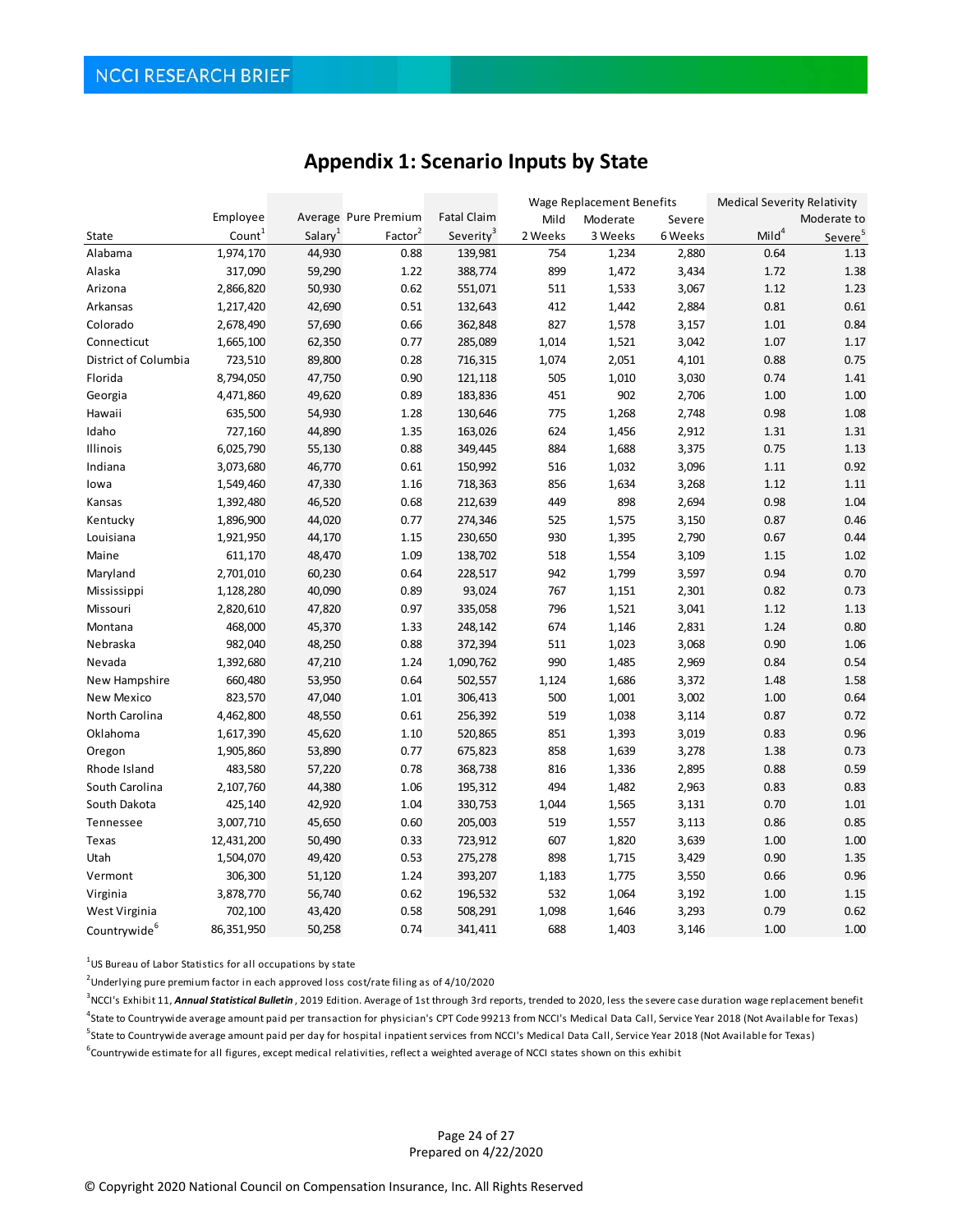## **Appendix 2: Scenario Inputs by State for First Responders**

|                          |           |            |                     |                     |                       |         | Wage Replacement Benefits <sup>3</sup> |         |
|--------------------------|-----------|------------|---------------------|---------------------|-----------------------|---------|----------------------------------------|---------|
|                          | Employee  | % of Total | Average             | <b>Pure Premium</b> | <b>Fatal Claim</b>    | Mild    | Moderate                               | Severe  |
| State                    | $Count+$  | Employees  | Salary <sup>1</sup> | Factor <sup>2</sup> | Severity <sup>3</sup> | 2 Weeks | 3 Weeks                                | 6 Weeks |
| Alabama                  | 27,070    | 1.4%       | 47,175              | 1.93                | 146,980               | 792     | 1,296                                  | 3,024   |
| Alaska                   | 4,420     | 1.4%       | 75,346              | 2.32                | 493,743               | 1,142   | 1,869                                  | 4,361   |
| Arizona                  | 46,550    | 1.6%       | 60,072              | 1.61                | 650,264               | 603     | 1,809                                  | 3,619   |
| Arkansas                 | 18,970    | 1.6%       | 41,990              | 0.78                | 129,990               | 404     | 1,413                                  | 2,826   |
| Colorado                 | 30,840    | 1.2%       | 68,465              | 1.84                | 431,789               | 984     | 1,878                                  | 3,757   |
| Connecticut              | 19,280    | 1.2%       | 72,149              | 3.08                | 330,703               | 1,176   | 1,764                                  | 3,529   |
| District of Columbia     | 7,940     | 1.1%       | 81,355              | 1.13                | 651,847               | 977     | 1,866                                  | 3,732   |
| Florida                  | 129,190   | 1.5%       | 56,690              | 2.33                | 144,130               | 601     | 1,202                                  | 3,606   |
| Georgia                  | 70,410    | 1.6%       | 46,287              | 1.92                | 170,967               | 419     | 839                                    | 2,517   |
| Hawaii                   | 8,010     | 1.3%       | 75,418              | 2.10                | 178,985               | 1,062   | 1,737                                  | 3,765   |
| Idaho                    | 8,630     | 1.2%       | 50,750              | 2.16                | 184,219               | 705     | 1,645                                  | 3,291   |
| Illinois                 | 82,270    | 1.4%       | 72,200              | 1.40                | 457,773               | 1,158   | 2,211                                  | 4,421   |
| Indiana                  | 35,500    | 1.2%       | 51,725              | 1.15                | 167,601               | 573     | 1,146                                  | 3,437   |
| lowa                     | 13,490    | 0.9%       | 58,058              | 3.24                | 883,586               | 1,053   | 2,010                                  | 4,020   |
| Kansas                   | 18,560    | 1.3%       | 49,112              | 1.40                | 225,397               | 476     | 952                                    | 2,856   |
| Kentucky                 | 23,310    | 1.2%       | 43,370              | 1.46                | 271,603               | 520     | 1,559                                  | 3,119   |
| Louisiana                | 35,290    | 1.8%       | 42,920              | 2.65                | 223,731               | 902     | 1,353                                  | 2,706   |
| Maine                    | 7,400     | 1.2%       | 51,300              | 2.20                | 147,024               | 549     | 1,647                                  | 3,296   |
| Maryland                 | 35,880    | 1.3%       | 69,658              | 1.98                | 265,080               | 1,093   | 2,087                                  | 4,173   |
| Mississippi              | 20,330    | 1.8%       | 38,002              | 1.35                | 88,373                | 729     | 1,093                                  | 2,186   |
| Missouri                 | 37,470    | 1.3%       | 51,496              | 2.48                | 361,863               | 860     | 1,643                                  | 3,284   |
| Montana                  | 5,170     | 1.1%       | 56,309              | 2.10                | 307,696               | 836     | 1,421                                  | 3,510   |
| Nebraska                 | 9,500     | 1.0%       | 55,470              | 2.05                | 428,253               | 588     | 1,176                                  | 3,528   |
| Nevada                   | 15,260    | 1.1%       | 71,757              | 3.90                | 1,657,958             | 1,505   | 2,257                                  | 4,513   |
| New Hampshire            | 8,510     | 1.3%       | 57,378              | 1.39                | 532,710               | 1,191   | 1,787                                  | 3,574   |
| New Mexico               | 15,480    | 1.9%       | 50,680              | 1.44                | 330,926               | 540     | 1,081                                  | 3,242   |
| North Carolina           | 67,340    | 1.5%       | 45,731              | 1.34                | 241,008               | 488     | 976                                    | 2,927   |
| Oklahoma                 | 21,010    | 1.3%       | 49,798              | 2.75                | 567,743               | 928     | 1,518                                  | 3,291   |
| Oregon                   | 18,280    | 1.0%       | 71,145              | 1.97                | 892,086               | 1,133   | 2,163                                  | 4,327   |
| Rhode Island             | 6,700     | 1.4%       | 68,050              | 1.74                | 438,798               | 971     | 1,590                                  | 3,445   |
| South Carolina           | 29,090    | 1.4%       | 43,730              | 1.79                | 193,359               | 489     | 1,467                                  | 2,933   |
| South Dakota             | 4,490     | 1.1%       | 48,942              | 2.19                | 377,058               | 1,190   | 1,784                                  | 3,569   |
| Tennessee                | 39,230    | 1.3%       | 48,009              | 1.25                | 215,253               | 545     | 1,635                                  | 3,269   |
| Texas                    | 174,320   | 1.4%       | 58,617              | 0.73                | 839,738               | 704     | 2,111                                  | 4,221   |
| Utah                     | 12,110    | 0.8%       | 55,305              | 1.20                | 308,311               | 1,006   | 1,921                                  | 3,840   |
| Vermont                  | 2,340     | 0.8%       | 58,033              | 3.37                | 448,256               | 1,349   | 2,024                                  | 4,047   |
| Virginia                 | 57,940    | 1.5%       | 58,503              | 1.72                | 202,428               | 548     | 1,096                                  | 3,288   |
| West Virginia            | 8,530     | 1.2%       | 43,110              | 1.23                | 503,208               | 1,087   | 1,630                                  | 3,260   |
| Countrywide <sup>4</sup> | 1,176,110 | 1.4%       | 55,929              | 1.73                | 378,966               | 764     | 1,557                                  | 3,492   |

1 US Bureau of Labor Statistics for a subset of "Protective Service Occupations" by state (occupation codes 33‐1011, 33‐1012, 33‐1021, 33‐1090, 33‐2011,

33‐2021, 33‐2022, 33‐3011, 33‐3012, 33‐3021, 33‐3031, 33‐3051, 33‐9021, 33‐3052)

 $^2$ Weighted average pure premium factor in each approved loss cost/rate filing as of 4/10/2020 for the firefigther (7704, 7710, 7711) and police (7720) classi fications

 $^3$ Derived as Appendix-I value multiplied by a salary relativity (occupation-specific salary / overall state salary)

 ${}^{4}$ Countrywide estimate for all figures reflect a weighted average of NCCI states shown on this exhibit

#### Page 25 of 27 Prepared on 4/22/2020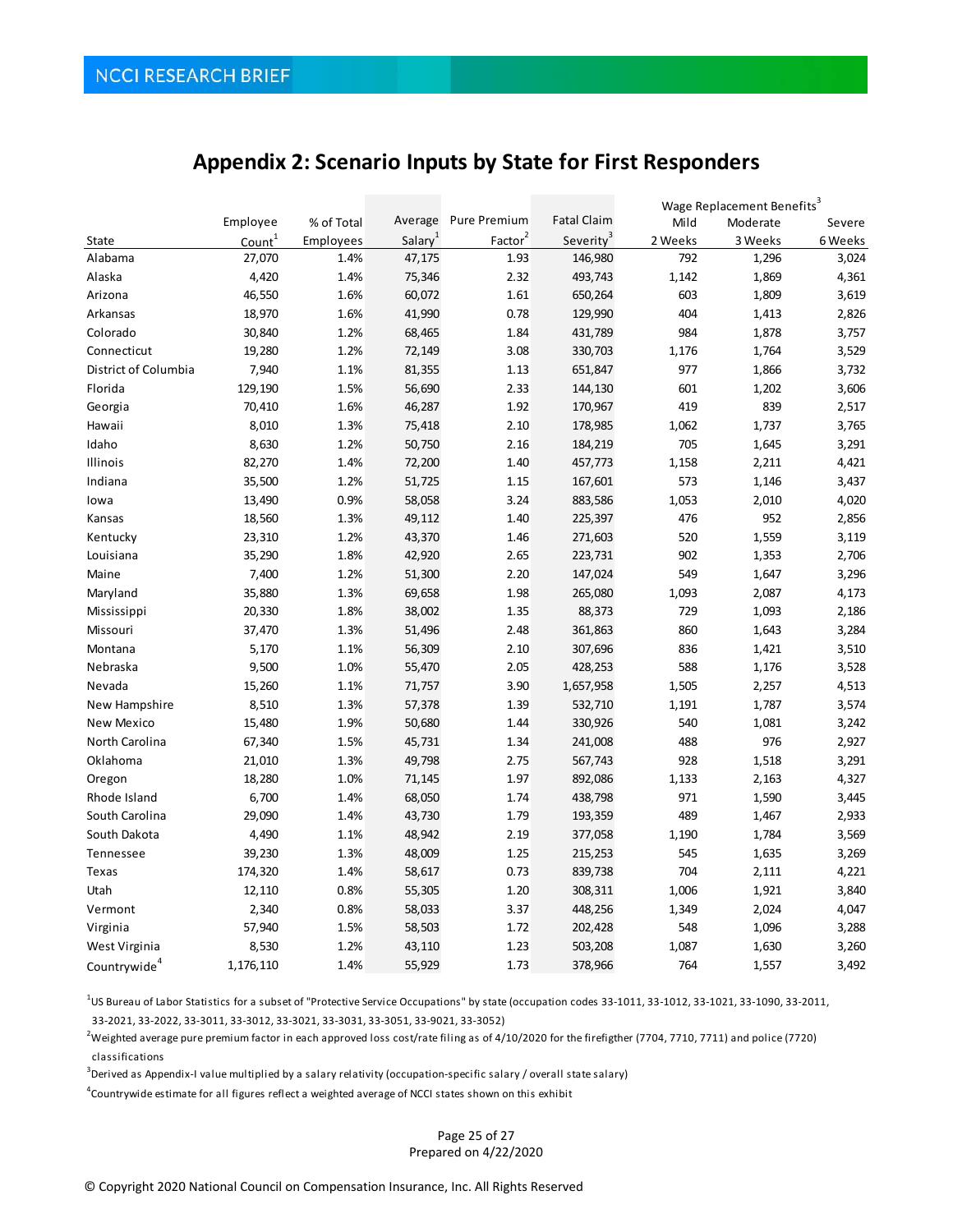# **Appendix 3: Scenario Inputs by State for Healthcare Workers**

|                          |                    |            |                        |                      |                       | Wage Replacement Benefits <sup>3</sup> |          |         |
|--------------------------|--------------------|------------|------------------------|----------------------|-----------------------|----------------------------------------|----------|---------|
|                          | Employee           | % of Total |                        | Average Pure Premium | <b>Fatal Claim</b>    | Mild                                   | Moderate | Severe  |
| State                    | Count <sup>1</sup> | Employees  | $S$ alary <sup>1</sup> | Factor <sup>2</sup>  | Severity <sup>3</sup> | 2 Weeks                                | 3 Weeks  | 6 Weeks |
| Alabama                  | 197,750            | 10.0%      | 53,602                 | 0.52                 | 166,577               | 897                                    | 1,468    | 3,427   |
| Alaska                   | 31,960             | 10.1%      | 74,428                 | 0.62                 | 489,855               | 1,133                                  | 1,855    | 4,327   |
| Arizona                  | 291,960            | 10.2%      | 63,268                 | 0.31                 | 683,328               | 634                                    | 1,901    | 3,803   |
| Arkansas                 | 132,390            | 10.9%      | 52,680                 | 0.22                 | 163,151               | 507                                    | 1,774    | 3,547   |
| Colorado                 | 240,240            | 9.0%       | 64,484                 | 0.44                 | 406,390               | 926                                    | 1,767    | 3,536   |
| Connecticut              | 183,730            | 11.0%      | 68,044                 | 0.52                 | 310,747               | 1,105                                  | 1,658    | 3,316   |
| District of Columbia     | 49,140             | 6.8%       | 76,757                 | 0.39                 | 608,868               | 913                                    | 1,743    | 3,486   |
| Florida                  | 842,460            | 9.6%       | 61,685                 | 0.41                 | 156,242               | 651                                    | 1,303    | 3,909   |
| Georgia                  | 381,060            | 8.5%       | 60,920                 | 0.43                 | 226,118               | 555                                    | 1,109    | 3,328   |
| Hawaii                   | 54,200             | 8.5%       | 74,597                 | 0.55                 | 177,679               | 1,054                                  | 1,724    | 3,737   |
| Idaho                    | 75,050             | 10.3%      | 56,509                 | 0.58                 | 205,413               | 786                                    | 1,835    | 3,669   |
| Illinois                 | 571,580            | 9.5%       | 61,859                 | 0.37                 | 391,378               | 990                                    | 1,891    | 3,780   |
| Indiana                  | 307,970            | 10.0%      | 60,456                 | 0.25                 | 194,780               | 666                                    | 1,331    | 3,994   |
| lowa                     | 145,360            | 9.4%       | 56,763                 | 0.44                 | 862,036               | 1,027                                  | 1,961    | 3,922   |
| Kansas                   | 149,860            | 10.8%      | 52,076                 | 0.26                 | 238,156               | 503                                    | 1,006    | 3,017   |
| Kentucky                 | 193,660            | 10.2%      | 54,875                 | 0.31                 | 342,933               | 656                                    | 1,969    | 3,938   |
| Louisiana                | 219,210            | 11.4%      | 50,060                 | 0.53                 | 260,635               | 1,051                                  | 1,576    | 3,153   |
| Maine                    | 77,990             | 12.8%      | 60,769                 | 0.57                 | 173,378               | 648                                    | 1,943    | 3,886   |
| Maryland                 | 266,950            | 9.9%       | 69,002                 | 0.26                 | 262,795               | 1,083                                  | 2,069    | 4,137   |
| Mississippi              | 124,240            | 11.0%      | 50,459                 | 0.37                 | 117,210               | 966                                    | 1,450    | 2,899   |
| Missouri                 | 327,050            | 11.6%      | 53,349                 | 0.52                 | 375,265               | 892                                    | 1,704    | 3,406   |
| Montana                  | 48,330             | 10.3%      | 61,348                 | 0.62                 | 334,992               | 910                                    | 1,547    | 3,822   |
| Nebraska                 | 99,990             | 10.2%      | 59,288                 | 0.36                 | 458,045               | 629                                    | 1,258    | 3,774   |
| Nevada                   | 105,620            | 7.6%       | 68,505                 | 0.52                 | 1,581,605             | 1,436                                  | 2,153    | 4,305   |
| New Hampshire            | 64,610             | 9.8%       | 68,515                 | 0.43                 | 638,247               | 1,427                                  | 2,141    | 4,282   |
| New Mexico               | 97,520             | 11.8%      | 54,795                 | 0.44                 | 355,439               | 580                                    | 1,161    | 3,482   |
| North Carolina           | 453,770            | 10.2%      | 57,543                 | 0.32                 | 305,106               | 618                                    | 1,235    | 3,706   |
| Oklahoma                 | 159,240            | 9.8%       | 56,218                 | 0.54                 | 640,664               | 1,047                                  | 1,713    | 3,713   |
| Oregon                   | 177,060            | 9.3%       | 70,300                 | 0.36                 | 878,570               | 1,115                                  | 2,131    | 4,261   |
| Rhode Island             | 58,180             | 12.0%      | 69,350                 | 0.49                 | 446,173               | 987                                    | 1,617    | 3,503   |
| South Carolina           | 204,150            | 9.7%       | 56,261                 | 0.46                 | 248,046               | 627                                    | 1,882    | 3,763   |
| South Dakota             | 45,100             | 10.6%      | 58,855                 | 0.33                 | 453,132               | 1,430                                  | 2,144    | 4,289   |
| Tennessee                | 299,640            | 10.0%      | 56,603                 | 0.28                 | 254,204               | 644                                    | 1,931    | 3,860   |
| Texas                    | 1,220,290          | 9.8%       | 55,429                 | 0.12                 | 796,303               | 668                                    | 2,002    | 4,003   |
| Utah                     | 115,100            | 7.7%       | 57,260                 | 0.23                 | 319,322               | 1,042                                  | 1,989    | 3,978   |
| Vermont                  | 33,320             | 10.9%      | 62,097                 | 0.77                 | 475,780               | 1,431                                  | 2,148    | 4,296   |
| Virginia                 | 352,130            | 9.1%       | 62,209                 | 0.36                 | 216,185               | 585                                    | 1,170    | 3,511   |
| West Virginia            | 92,450             | 13.2%      | 53,899                 | 0.23                 | 630,281               | 1,362                                  | 2,041    | 4,083   |
| Countrywide <sup>4</sup> | 8,490,310          | 9.8%       | 59,350                 | 0.36                 | 402,865               | 812                                    | 1,656    | 3,712   |

<sup>1</sup>US Bureau of Labor Statistics for all "Healthcare Practitioners and Technical Occupations" and "Healthcare Support Occupations" by state

 $^2$ Weighted average pure premium factor in each approved loss cost/rate filing as of 4/10/2020 for the largest healthcare-related (8832, 8833, 8835) classifications

3 Derived as Appendix-I value multiplied by a salary relativity (occupation-specific salary / overall state salary)

 ${}^{4}$ Countrywide estimate for all figures reflect a weighted average of NCCI states shown on this exhibit

#### Page 26 of 27 Prepared on 4/22/2020